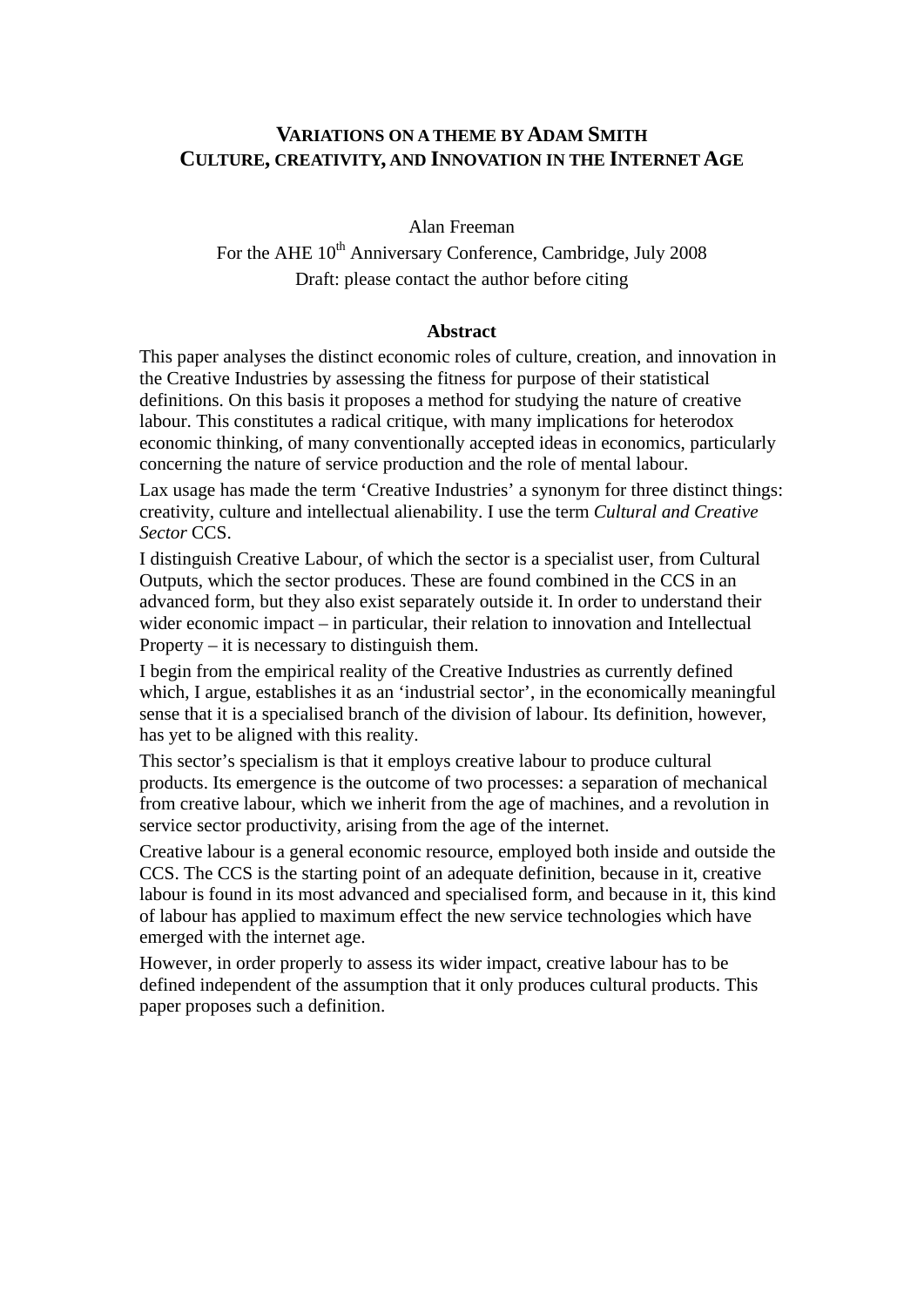## **VARIATIONS ON A THEME BY ADAM SMITH CULTURE, CREATIVITY, AND INNOVATION IN THE INTERNET AGE**

Alan Freeman

This book first arose out of a passage in Borges…, [which] quotes a 'certain Chinese encyclopedia' in which it is written that 'animals are divided into: a belonging to the Emperor, b embalmed, c tame, d sucking pigs, e sirens, f fabulous, g stray dogs, h included in the present classification, i frenzied, j innumerable, k drawn with a very fine camelhair brush, 1 et cetera, m having just broken the water pitcher, n that from a long way off look like flies'.

−Michel Foucault 2001, *The Order of Things* 

We have an agreement in this place. The flies don't practice law, and I don't climb walls. – Groucho Marx

## **Prologue: the internet age and the revolution in service productivity**

**Chart 1: proportion of employees in the service industries in industrialised countries** 

**Chart 2: proportion of employees in major sectors, China** 



Sources: UK, US and Germany, national statistical offices ONS, BEA, and SBD. Japan, China: International Labour Organisation ILO.

This paper establishes the economic grounds for treating the Cultural and Creative Sector CCS – presently termed the Creative Industries – as an industrial sector, and on the basis of these grounds, to determine how its statistical definition and measurement may be improved. Attempts to define this sector have been with us since the early 1940s, but the present level of interest is new. One major reason is its growth, size and dynamism. Consumers were spending more on CCS products than on food by 1994, and by 2004 businesses spent more on them than on financial services.

There is a however a still more critical reason for this attention: the innovations which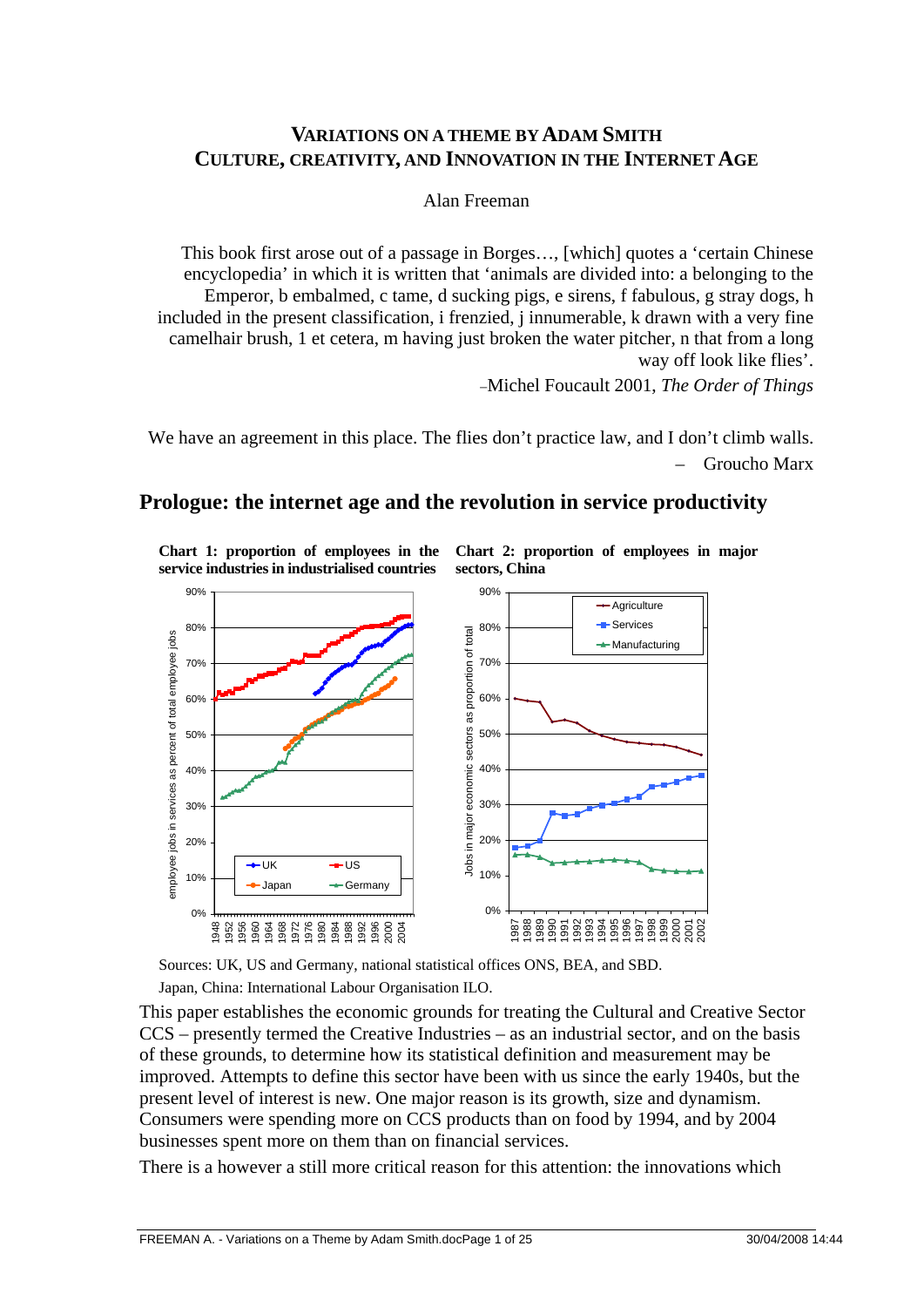have fuelled its growth. If these are treated in isolation, it is easy to miss their common connection, and also their profound effects on the development of capitalism, which date further back than usually recognised. They contain three components: the mechanical reproduction, mechanical recording, and mechanical transmission of cultural activities.

Their effects begin with printing, the defining innovation of modernity. They were central to the industrial revolution, which was driven see Freeman 2008a by mechanising the production of cloth – the fabric of fashion. Modern times start with photography and the telephone, gathering speed with broadcasting and the cinema. Electronic communication has now brought digitalisation, portable devices, and the internet age. All these innovations improved the production of tangible goods. Yet they have a different common feature: their impact on *services*, the poor cousin of goods in classical theory.

As charts 1 and 2 below show, the proportion of services in employment in the USA had risen by 2006 to 83 per cent.<sup>[1](#page-2-0)</sup> In the UK it reached 81 per cent in 2006, in Germany 72 per cent and in Japan it was 66 per cent by 2002, the last date for which data is provided by the International Labour Organisation ILO.

Economic thinking has some ground to cover to catch up with this reality. Adam Smith himself held that services added no value. In 1996 William Baumol repeated his famous 1966 argument that certain 'stagnant services' suffer a 'cost disease' of intrinsically slow productivity growth caused the "handicraft attribute of their supply processes". His wellknown example is live orchestral performance, where the auditorium sets absolute limits on the number of listeners, and the nature of the activity rules out simply playing faster.



**Chart 3: growth rate of value added in goods, services and the arts sector in the USA** 



In the course of writing this article, it became increasingly clear that this view of what services consist has ceased to be relevant or useful. It is just not plausible to suppose that sectors employing three quarters of the working population in the richest countries in the world are subject to some intrinsic technical limitation. The value added in US services, at 78 per cent of the total, was in 2006 a scarcely lower proportion of the total than the labour employed. Nor is some process of decay or advanced-country hypertrophy involved: as chart 2 shows, China's explosive development, in net terms, is actually transferring workers from agriculture to services, where employment has now reached 38%. Employment in Chinese manufacturing – so far assumed the *sine qua non* of development – has in fact declined.

<span id="page-2-0"></span><sup>&</sup>lt;sup>1</sup> All figures following the ILO definition include government services. Private service employment in the US, which is separately available, is 75 percent of all private employment.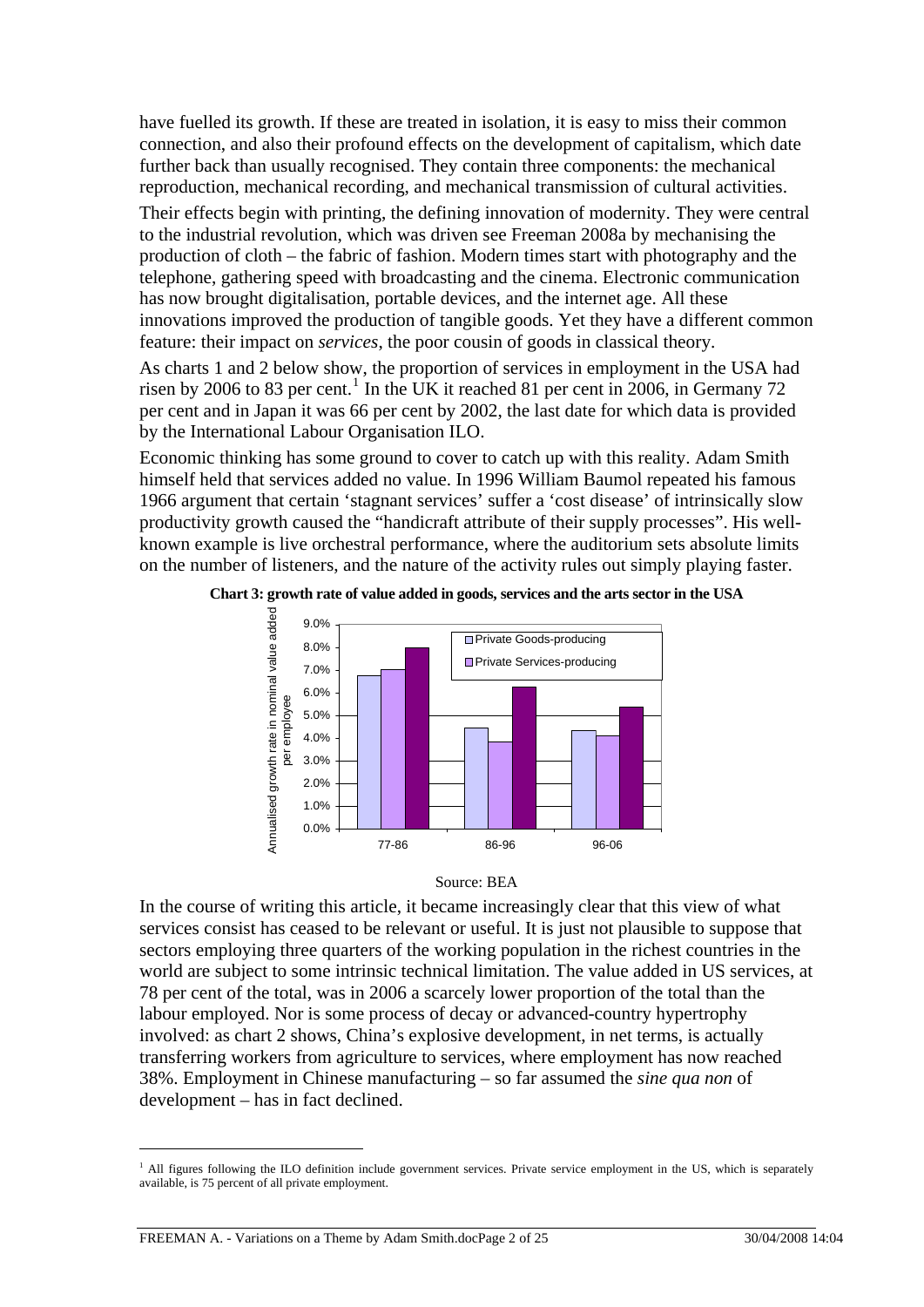Not least, as Frey 1996 and others note, the output of the performing arts is in fact growing rapidly. As Chart 3 shows, US value-added per employee in this sector grew faster than in the goods sector in every decade for the past thirty years. The 'cost diseas e', in its canonical industry, does not exist. Either the arts have hit on a hithert o unknown technique to make money for nothing, or there is a flaw in the reasoning.

#### *Rethinking the commodity: what does a service industry sell?*

When we do not see an answer that stares us in the face, the light must be coming from She does not buy the handset, the radio waves, or the digits in the recording; she buys the the wrong direction. As a starting point, let us return to the basic argument: that the supply of orchestral performance is technically limited. Well, is it? Consider a simple question: what really goes on when a consumer downloads a podcast onto an i-phone? performance. To 'performances' so defined, no limits apply.

1996, when CDs could be classified as tangible goods. By 2006, the download itself had viable. The disparate material forms in which services are consumed, in sector after The argument that there is a natural limit to performances applies *only* if by definition we exclude enjoying them anywhere except in a concert hall. It only applies if we count CDs, video tapes, broadcasts or the internet as something else. This was still just about viable in become intangible, and the material basis of advanced services now persists only as a substrate. It is finally clear that handicraft model of the service relation misses the point. Service interactions can now be multiplied without limit, consumed at any distance, and displaced over any period of time. This has made the *service itself* into the commodity. The CD, the internet, and the broadcast are simply different forms which it takes. The three dimensions of cultural innovation – reproduction, transmission, and recording – have eroded handicraft limits beyond the point at which the handicraft concept remains sector, are being subordinated to a new underlying new relation.

production of material goods, for one in which the growth of productivity in services is the transformative force of the age. The decisive feature of the internet age is thus that service productivity, if defined correctly, is free to expand without natural impediment. This marks a fundamental transition. We have left an entire historical period dominated by revolutions in the





<sup>(</sup>Source: BPI, OCC, Mintel, TlxDaq, PRS and authors own calculations and projections)

Source: Page 2007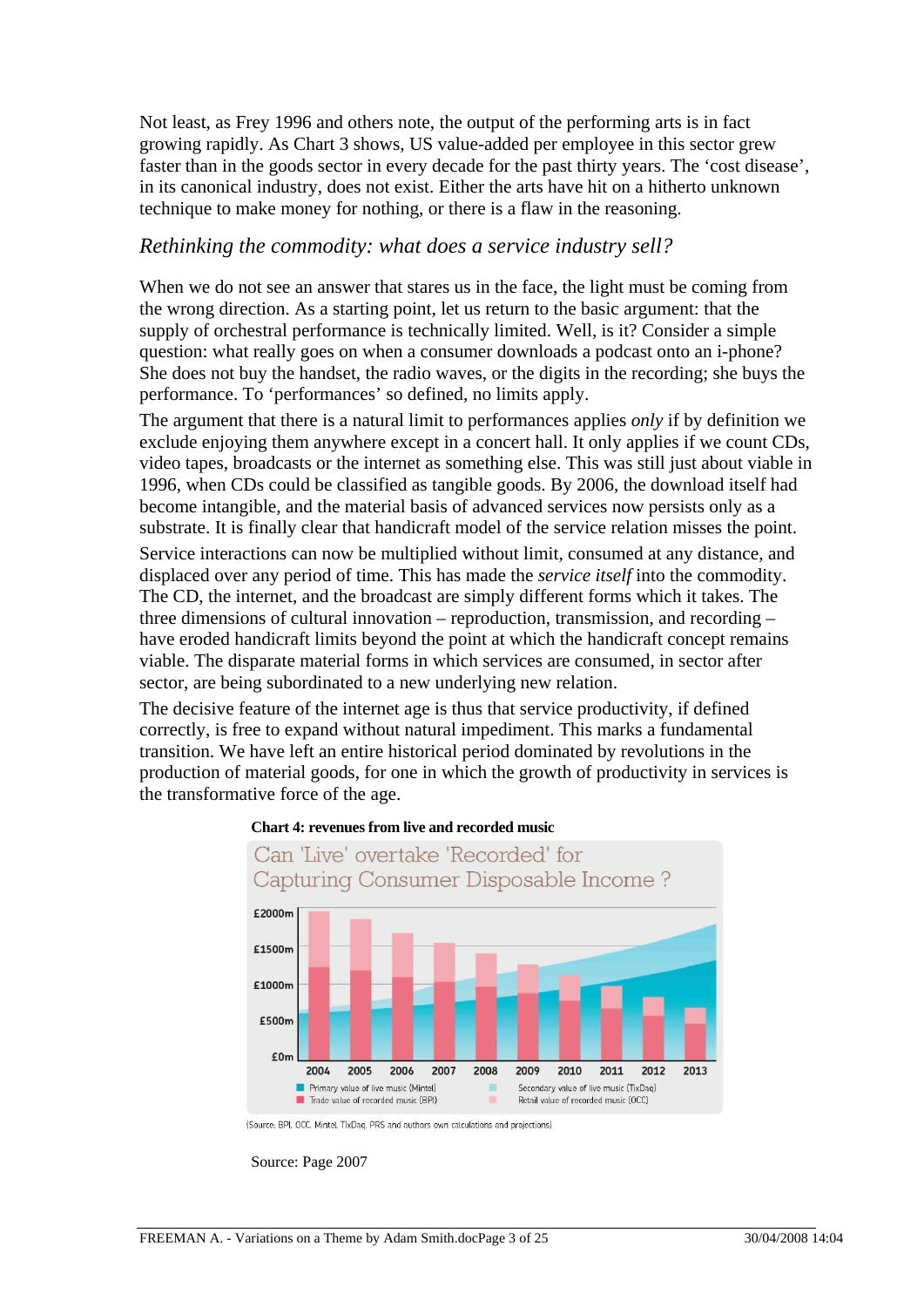To grasp this in depth, consider the present crisis of the music industry. As 'handicraft' live performance hits new heights, this is now hit by plummeting sales of recordings. Will Page 2007, in a series of highly informative articles written for the MCPRS-PRS alliance, shows that by 2007, revenues from UK live music at £1bn had already exceeded the tra de value of recorded music. He offers robust projections showing that the falling trend of recorded music, and rising trend of live music, can be expected to continue to the point where, in the near future, live music becomes the principal source of industry revenue.

consumer, recordings and broadcasts are now just another kind of performance. The handicraft industry but is among the most advanced forms of production going on today. For anyone focused on the physical medium, this is an atavistic reversal. But for the productivity of 'performance production' when properly conceived is far from a It is free of the cost disease and, not surprisingly, its output price is falling.

Monetary demand is in good shape: the *sum* of spending on live and recorded music continues to rise as can be seen from chart 4. With falling unit prices, however, consumers discriminate, and revenue migrates to the high quality end  $-$  live entertainment, for which they pay a premium.

A recording is cheaper than live performance because its quality is perceived to be lower. This does not, however, turn it into something other than a performance. If we start disallowing performances on the grounds of their quality, Raymond Gubbay's customers will begin asking for their money back. A Fiat 500 is less attractive than an Alfa Romeo Spider, but it is still a car. Disparate products have fused into a single commodity with a spectrum of quality<sup>2</sup> ranging from a weekend in Bayreuth to a ringtone from Carmen.

This is observed in almost every product's life-cycle. Why should music be different? It is only difficult to understand if we persist in treating concert halls, CDs and podcasts as if they had no more relation to each other than fish and bicycles.

#### *Accessorizing after the fact: the metamorphosis of the global service industry*

By rethinking the nature of the commodity in the service economy, we can thus better industrial structures and processes. We can makes sense in particular of such phenomena manufacturing into service industries. They are at different larval stages, which at least in manufacturing is an adjunct to, and a feeder of, the production of a service or services. however, the purpose of the device is seen to be the service to which it provides access, be understand its markets. We can go further however; we can begin to understand its as Sony, Apple and Nokia. These companies are in effect metamorphosing, from the case of Sony has already hatched, of a new industrial creature in which These companies may still be in the business of selling devices. On examination, this domestic entertainment, mobile gaming, peer-to-peer downloads or simply fashionable appearance, in which the device is even called, aptly, an accessory.

production, in a kind of postmodern frenzy transforming *aesthetics* into the holy grail of outweigh the cure of disease; the sale of clothing is ever more indistinguishable from the fashion market, and scarcely a city centre is left in the world that is not instantly This metamorphosis is extending across the entire spectrum of consumer goods product design.<sup>[3](#page-4-0)</sup> The car designer outranks the engineer; cosmetic pharmaceuticals

 $2^2$  Two elliptic points. First, this assertion is readily open to empirical testing by measuring the cross-elasticities of demand for live, recorded, downloaded and broadcast performance. Second, the above reasoning drives one to conclude that the socially-established use value of a performance is genuinely greater than that of a CD. This is not true in all markets, since deviations of price from its average have a variety of causes. Where, however, there is a persistent average long-term trend, as is the case in the market for performance, I think it is the only robust conclusion to be drawn.

<span id="page-4-0"></span><sup>&</sup>lt;sup>3</sup> See, for example, Stoneman 2007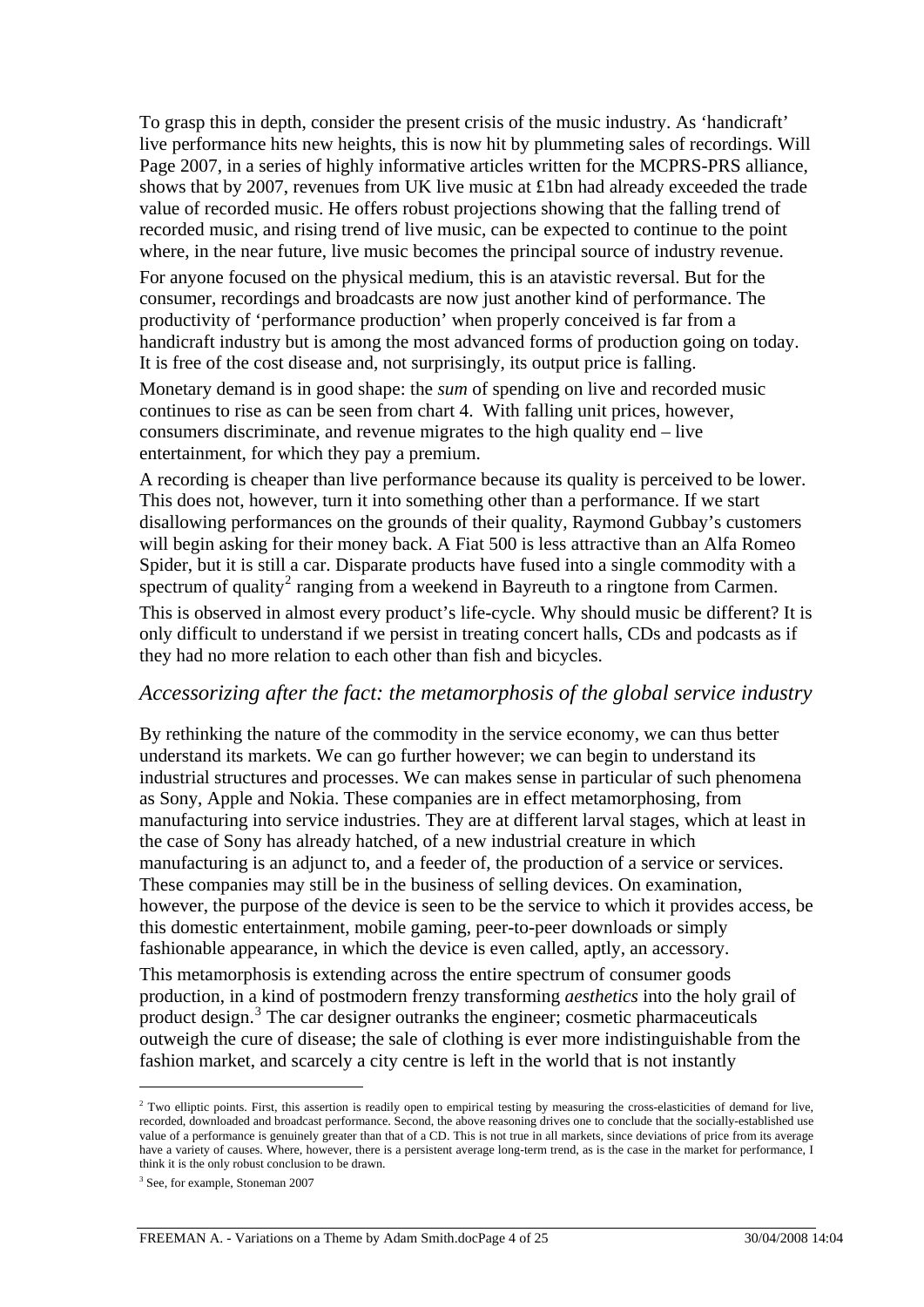identifiable from iconic buildings procured from globally famous architects.

It is particularly striking that the nature of manufacturing is itself being transformed by its increasingly tributary relation to service provision. This is indeed the *reason* the ICT industry is successful. The third computer ever produced was supplied to Joe Lyons, the UK fast food king. Notwithstanding the key role of scientific and military clients, IT's massive deployment is in finance and commerce. As to its modern form, what would it be without the internet?

modestly, between 1995 to 2005, employment there being 11 percent higher than in 1997 and 20 per cent higher than in 1995. Chart 5 illustrates this in an interesting way: it shows that whereas employment in manufacturing has been proceeding with more or less equal pace throughout the UK in the last ten years, the 'creative industries' within London manufacturing those parts of manufacturing to be found within the CCS are an exception. They grew overall, if





## *Culture and the reinvention of property*

important thing about a recording is the plastic, what economic justification is there for a expresses the truth of new economic relations in which the service, not the substrate, is The emergence of service as the principal output of industry is also the only way to make sense of its emerging juridical mechanisms, notably Intellectual Property IP. If the only charge on the content? IP is not without its contradictions, being for example the first form of commodity ownership which places restraints on trade by making it illegal to distribute the material form serving as vehicle for a service. But for better or worse, it now the true commodity.

## *Understanding social transformation: the CCS as prototype*

The Greek philosopher Pythagoras held that Music held the key to understanding the universe. This paper advances a modern-day Pythagorean hypothesis: music, or more broadly entertainment, is the canonical form of something happening throughout society. Revolutions in service productivity are, I have shown, reshaping all basic elements of the economy: its markets, its industrial structures, and its property relations. Not least, they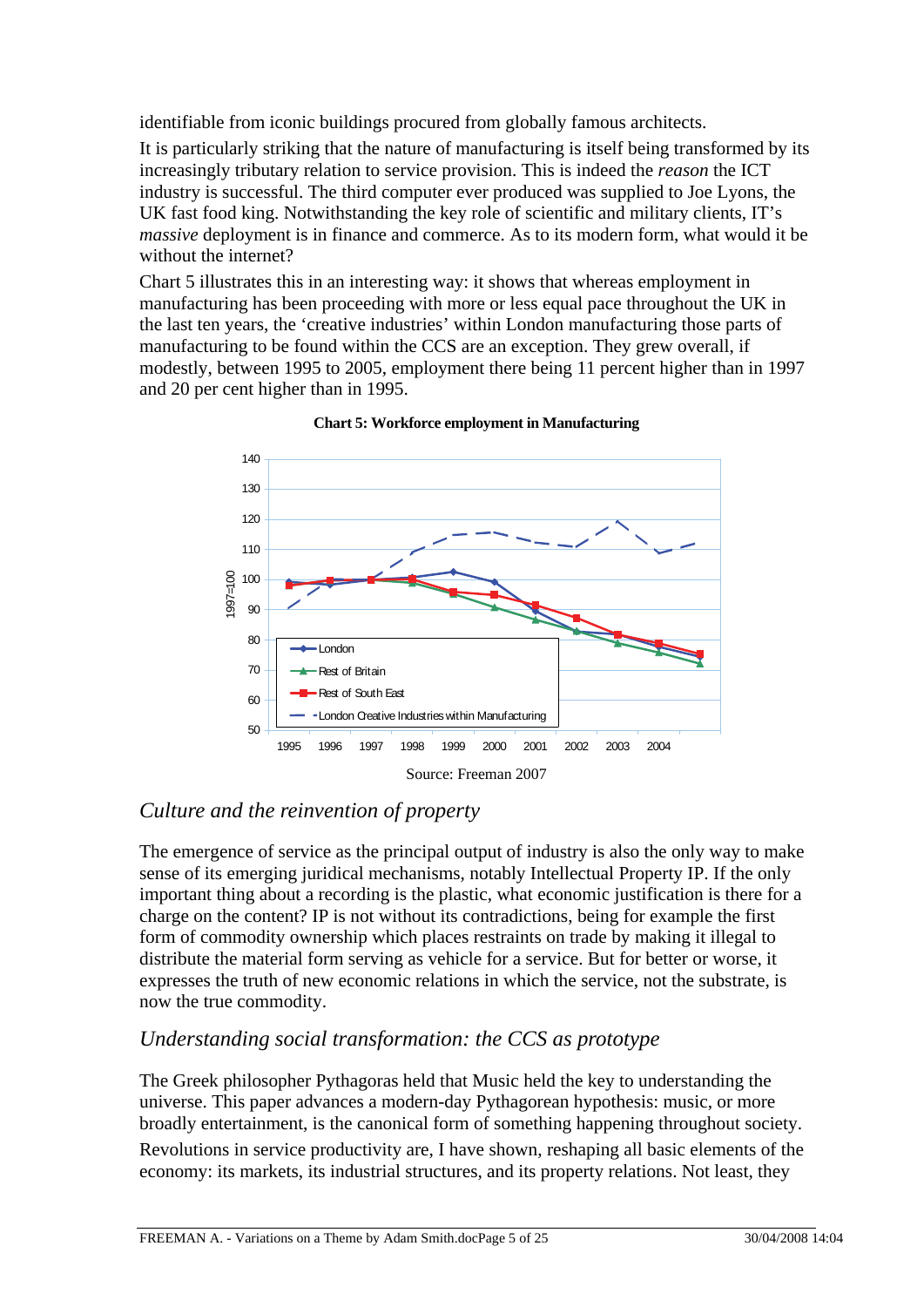are reshaping the labour it employs. We need to appreciate the role of the CCS from this standpoint. The sector of course does not, and will not, substitute itself for all other forms of production. However, with the internet, digitalisation, and the portable media device, it has become the most developed form of a process of far wider significance.

The CCS is, I think, what Perez 2003 terms the 'carrier industry' of a new socio-economic paradigm, comparable to the clothing industry in the industrial revolution, the railways i n the age of steam, or the car in 'Fordism'. It is thus a modern economic phenomenon of first-rank importance and if anything, the surprising thing is not that it has attracte d attention, but that it has not attracted more. Understanding begins, however, with precision of thought. First and foremost, the specific role of *creative human labour* needs to be properly analysed. I will argue that it should be conceived of as a resour ce in itself, as the means by which innovation is organised under the new technologies.

The CCS refines and organises this new resource at a new level. It is analogous to the reorganisation in successive innovative waves beginning with train and the era of mass electricity and concrete' which brought New York into existence; and then reshaping the impact of manufacturing, which made the machine into an instrument of social transport; moving into construction in what C. Freeman 1972 terms the age of 'steel, whole of consumption with the car, household appliances, and 'Fordism'.

quantify it. Economics, so far, lacks these means. Its associated definitions require special arise from want of numbers, but from the much more profound conceptual reason that we cannot yet grasp what the numbers mean. This, I think, is what we need to get right. Understanding something new requires the appropriate means, not just to identify but to study, just as those associated with machinery were rightly the object of intense scrutiny in the age of industry. Our difficulties in understanding service sector innovation do not

## *Envoi: in defence of classification*

This paper is about classification, not the world's number one Saturday night entertainment. However, if we wish to count sheep, we must first tell them from goats.

. this must be added broadcasts, which appear in Radio and Television SIC code 9220/1-2 Which proportion of these are musical, nobody knows. If knowledge exists, it does not entertainment activities not elsewhere classified' SIC code 9234/1-9, where the cultural statistical system, earnestly tracking a world dissolving before it, shreds it and then stuffs Let us suppose it is accepted that the output of the entertainment industry is, in essence, the 'performance'. Where do we find statistics for this output? The answer is: we don't. Part appears under Reproduction of Sound Recordings SIC code 2231. Videos appear in SIC code 2232. SIC code 2233 'Reproduction of Computer Media' no doubt contains the occasional performance, but also includes games, software and electronic publishing. To penetrate the official statistics. Concerts are to be found in the intriguing 'Other economist has to separate them from cinema screenings, pub quiz nights and boxing matches. Internet downloads, the fastest growing of all, simply do not appear at all. Our the bits under a threadbare carpet of industrial nostalgia.

I hope this convinces my reader, however telegraphically, that the classification problem cannot be avoided. The statistics were devised for a bygone purpose: it is time to refit them for a new one.

## **Culture and the 'Creative Industries'**

My investigation begins with a phrase: 'Creative Industries'. It rose to prominence in 1998 when the British Department of Culture, Media and Sport DCMS adopted it, defined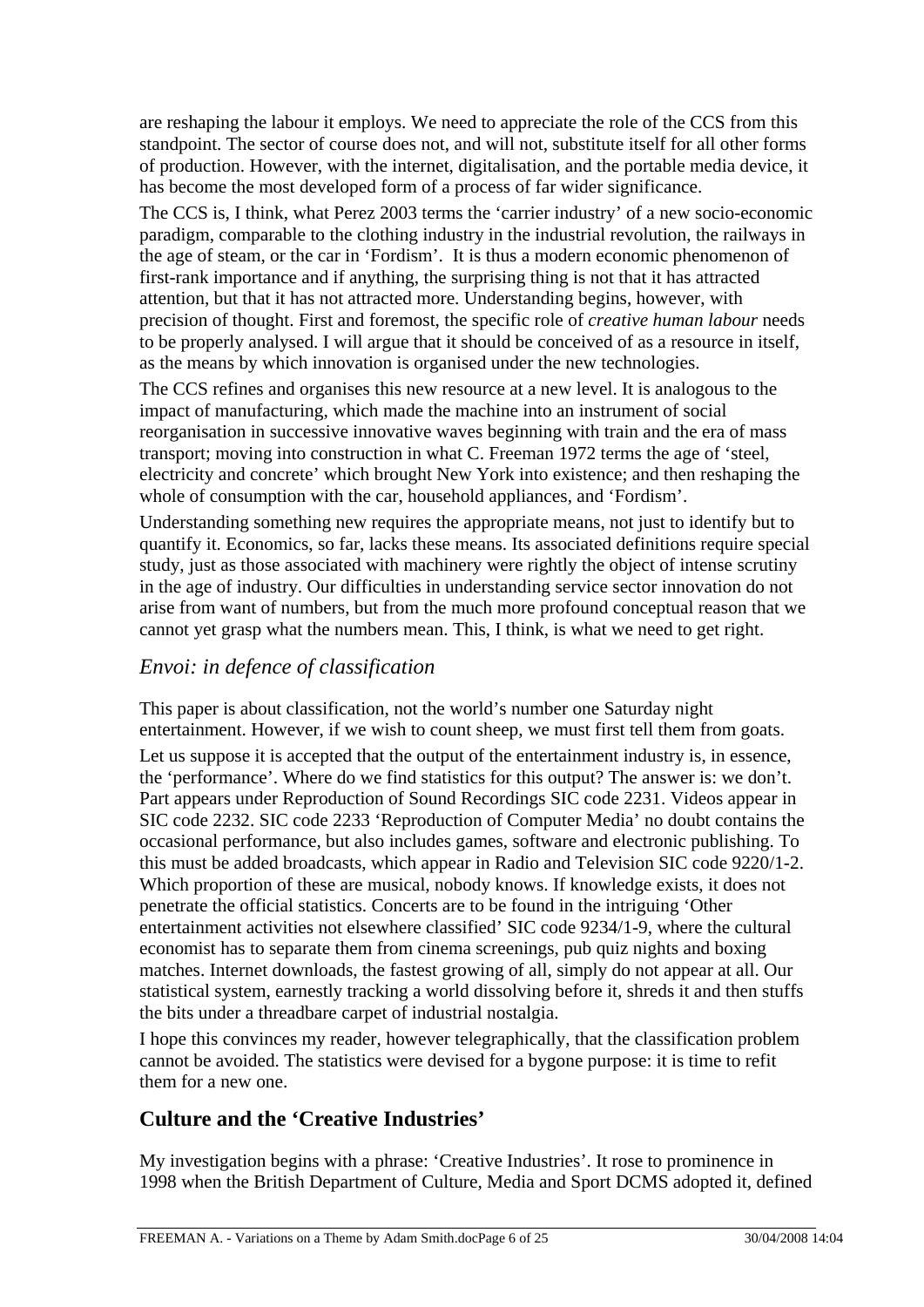it, and began promoting it. The Greater London Authority GLA applied this definiti on to London in 2002. McQuarrie university researchers hav e clarified and named it the 'Trident' methodology, which is the name I will use.[4](#page-7-0)

Creativity has become a euphemism for culture. A Google search yields 1,130,000 entries Berlin's 'cultural economics' web page retains the word 'Kultur' in a URL whose content for 'Creative Industries' with DCMS at number two and the GLA at number four, compared to 676,000 for 'cultural industries'. The transition has caught many on the hop. refers exclusively to the Creative Industries.<sup>5</sup>

It has also become a substitute for copyright. The original DCMS definition took IP as its is generally not understood as synonymous with innovation, the difference remains to be point of departure. Google throws up 22,600 entries for 'copyright industries', the term still preferred by the World Intellectual Property Organisation WIPO WIPO 2007. Thus, although three quite distinct ideas are involved, little attempt is made to tell them apart, much less assess their independent relation to other phenomena. Finally, although creation made clear.

Williams 1981 recorded that 'culture' was in use with its modern meaning from the late 18<sup>th</sup> Century, as was the concept of 'creativity', neither however being linked to an Although the phrase 'Creative Industries' is new, its component parts are not. Raymond industry. Attempts to measure the 'cultural industries' date back to the 1970s.

terms.<sup>[6](#page-7-1)</sup> DCMS injected a new idea which proved decisive in securing endorsement:<sup>[7](#page-7-2)</sup> the [advantage. Reversing the](#page-7-2) traditional relation between funding and the arts, they were cast The latter phrase comes from Adorno and Horkheimer 1947, for whom it had profoundly negative connotations. UNESCO and other international bodies saw it in a different light, as a factor in national development, and it is now almost universally spoken of in positive [Creative Industries were significant not just for general wellbeing, but as drivers of](#page-7-2)  [economic growth, instruments for economic regeneration, and engines of competitive](#page-7-2)  as producers of wealth.

Creative Industries Laboratory', testifying to Germanic *Begeisterung*, is the latest recruit. The attractions of this idea were not lost on governments. It was adopted worldwide, Canadian and Australian enthusiasm providing a tricontinental launchpad. The 'European The idea is hip in East Asia, notably Singapore, and, most significantly, China.

unless we define culture following Freud 2004:110 as virtually all mental social activity, the software industry, surely one of the new economy's most institutionalised innovators, What do creative workers do in banking? Yet profound ambiguity surrounds it. Culture may be a product of creative labour, but there is no evidence it is the only thing that creative labour does. What determines that only computer games should be dignified with the title of creative, instead of the whole of

<sup>&</sup>lt;sup>4</sup> For a history of the term 'Creative Industries' see O'Connor (2007). The principal sources referred to in this article are DCMS 1998, GLA 2002, UNESCO 2000. Higgs et al (2006) explains the term 'trident methodology'.

<span id="page-7-0"></span><sup>&</sup>lt;sup>5</sup> KreativWirtschaft Deutschland<http://www.kulturpolitik-kulturwirtschaft.de/>

<span id="page-7-1"></span><sup>&</sup>lt;sup>6</sup> Indeed, the CCS is remarkable for attracting unqualified approval. Compare it, for example, with responses to manufacturing with its slums, workforce degradation, and pollution, or the car's impact on environment and safety. The CCS is seen as a benefit to the consumer, the producer, the environment and the wider economy alike, the main danger being, if anything, promotion as miracle cure or panacea. Justifiable critical concerns do exist – for example, the impact of television on children, or the implications for both democracy and free trade of the concentrated ownership of media empires. Moreover there is no strong evidence that the CCS is in the process of abolishing or superseding any of the more intractable problems of industrial society such as inequality or poverty. This paper is neither intended particularly to praise or particularly to criticise the new state of affairs, but to report it accurately.

<span id="page-7-2"></span> $^7$  The most recent endorsement of this being the 2008 Strategy document, co-published by DCMS, BERR and DIUS (DCMS 2008, see also Hutton et al 2007)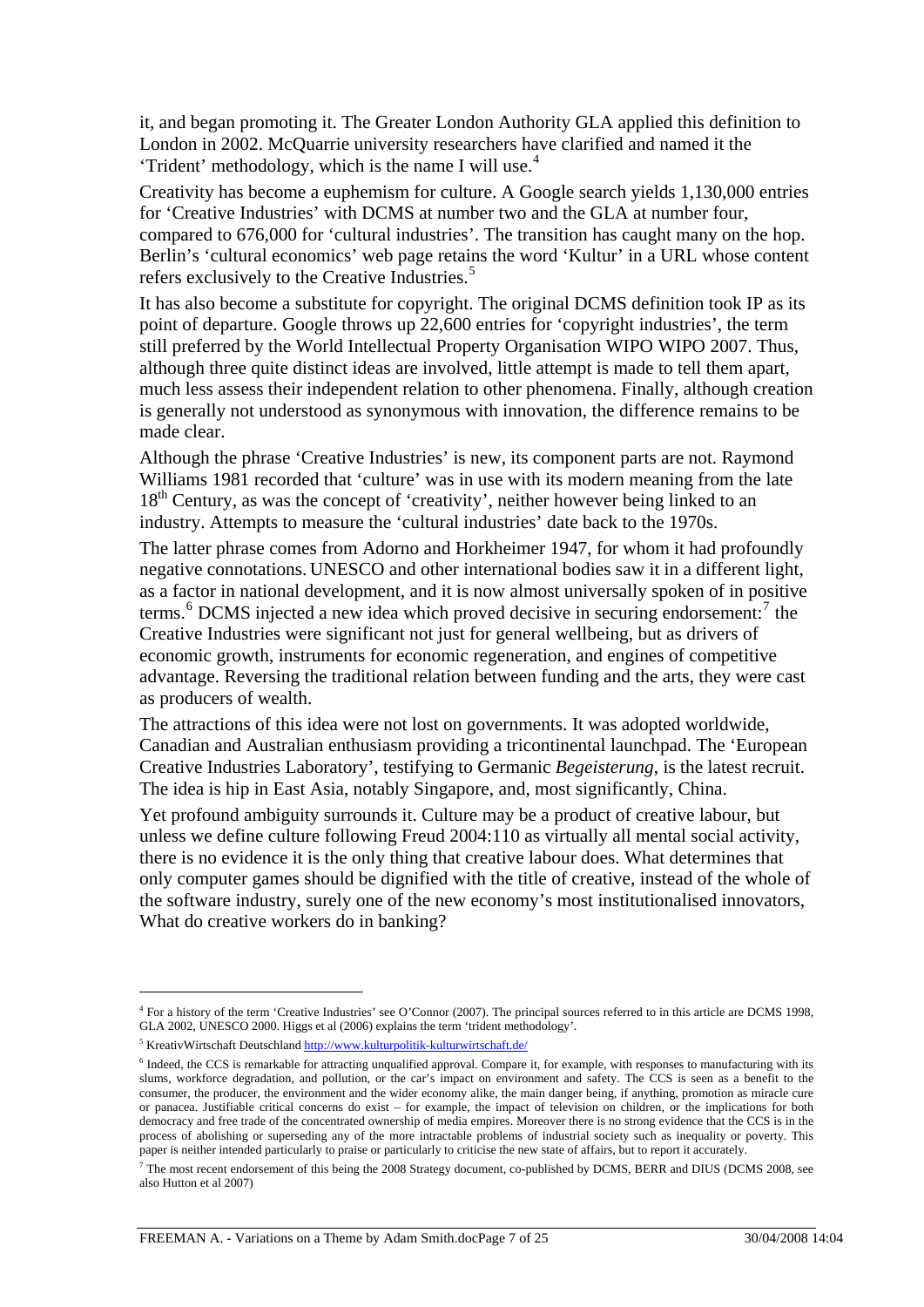#### *Culture Shock and Culture Denial*

There is a tempting way to dispel this ambiguity, which is to deny that the CCS sector exists, falling back on tried and tested traditional classifications – agriculture, mining, utilities, manufacture, transport and communications, retail, finance, health and education and, not least, the ever-popular 'other services'. At least one problem with this reaction is that the CCS really is a new industry. It really is very dynamic, really is a major employer, really is in driving significant processes of innovation and, not least, it really does make a lot of money.

The capitalisation of New York's three media conglomerates Time Warner, Disney and Viacom is half that of Exxon Mobile Freeman 2008b. This provides the simplest proof of industrial status, namely industrial structure, which arises from what business itself has discovered and therefore not to be lightly discounted by economists. The conglomerates are strictly confined to media activities and integrated in every conceivable direction within them see for example Abrahamson 2004, Zukin 1995.

A second problem is even more serious. In a changing world, the risk of depending on fixed definitions is that they cease to be relevant. If the CCS were recorded separately from agriculture, mining, utilities, transport, manufacturing and retail, there would not be the slightest question of its importance: it would be bigger than any of them put together. If the only reason for not studying it statistical instruments that do not reveal it, then this is the worst excuse for ignorance since the Galileo met the Inquisition.

Dependency on fixed classifications is ultimately foolhardy, because of their inherent tendency towards conservatism. They need to remain stable so that changes can be recorded over at least three business cycles, or 25-30 years, to avoid mistaking a cyclic variation for a long-term trend. Such a time-span is comparable to the time in which core innovative transformations completely reshape the economy and, as the BEA's Economic Classification Policy Committee ECPC recognised in 1992, the requirement of statistical stability fatally conflicts with that of keeping up with new developments.<sup>[8](#page-8-0)</sup>

There are two ways to reconcile these two requirements. The first, most systematically undertaken by the BEA, is to revise the primary classification but at the same time maintain long time series by recasting the old data using a new classification. This is what made possible the graphs on service employment which I exhibited in the prologue.

A second method is to produce secondary classifications, otherwise known as crosscutting or satellite accounts. There is a danger of frivolous or economically irrational such classifications; This paper I offers criteria to avoid this and ensure consistency between primary and secondary accounts. There is therefore no technical obstacle and no valid economic objection to a robust reconceptualisation of the service economy.

If neither of these steps is taken, economics risks discrediting itself by being unable to analyse new developments. In the case of the CCS there is a further imperative, as my prologue sought to establish: it is a key to understanding what is happening in the rest of the economy. It is a greater abuse of language to continue calling 'services' a sector than to give proper recognition to new ones. The classification system is struggling to keep up; we economists should not be left spectating at an event in which we once competed. The way to catch up is to race with the foremost. The reality of the CCS should be the starting point for a more general, and specifically economic, enquiry: whether, and if so why, it is a new branch of the division of labour.

<span id="page-8-0"></span><sup>&</sup>lt;sup>8</sup> leading to the construction of the NAICS classification which includes a specific code for 'Arts, Entertainment and Recreation' on which basis chart 4 was constructed. See NAICS 1992, Bureau of the Census 1993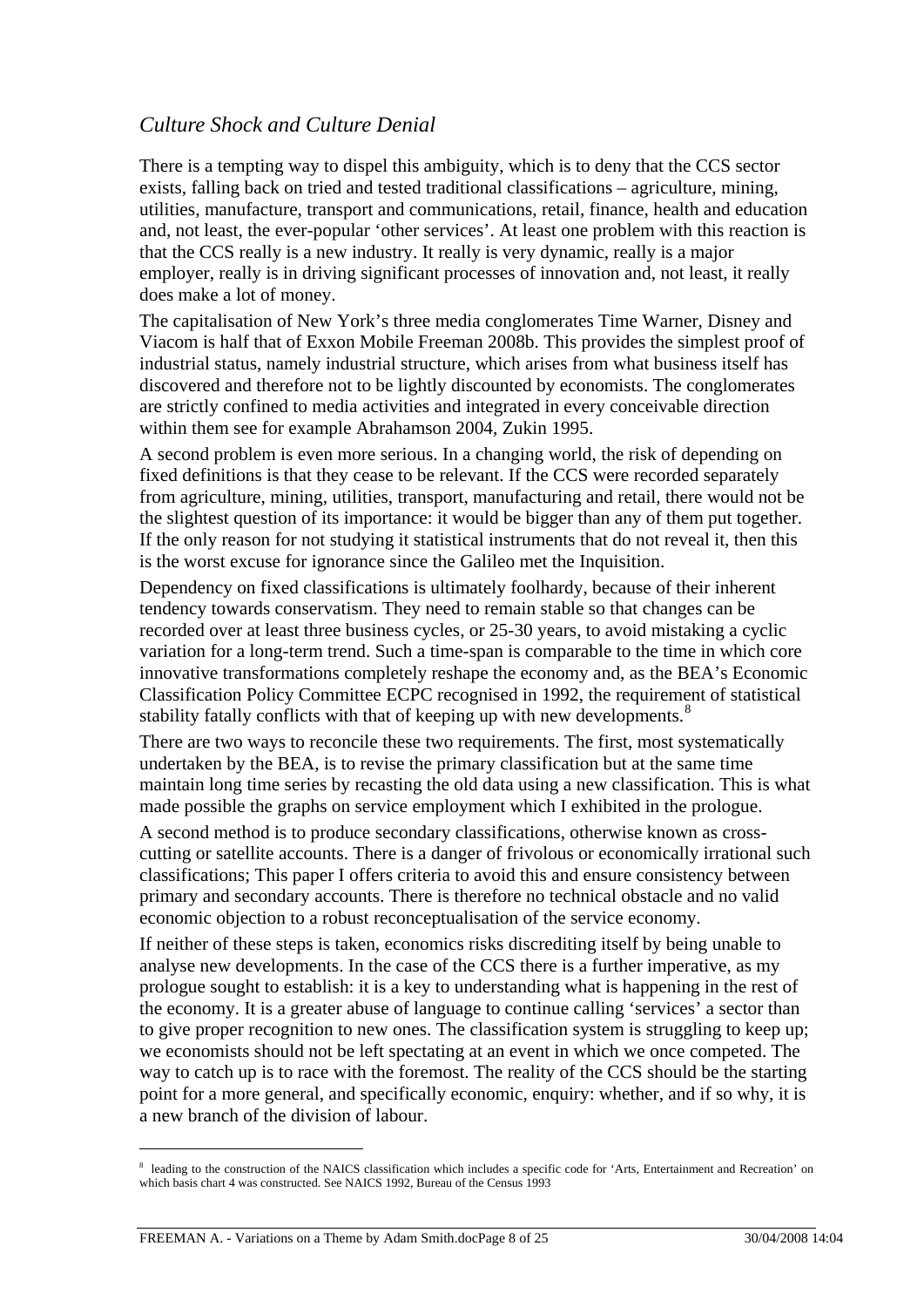#### *Why a sector?*

Economics, traditionally, divides the economy into sectors for reasons first given by Adam Smith (1982:1) in the words which open the *Wealth of Nations*:

"The greatest improvement in the productive powers of labour, and the greater part of the skill, dexterity, and judgment with which it is anywhere directed, or applied, seem to have been the effects of the division of labour."

By arranging the economy into 'branches', as Smith termed them, economists try to quantify a fundamental feature of market economies – the division of labour. Industrial society until now has created specialised productive units which exchange their produce with each other and the rest of society. Attempts to classify these units begin by assigning every workplace, and every job, a branch or 'sector' within the division of labour.<sup>[9](#page-9-0)</sup>

The question 'does a sector exist?' may seem odd, since a sector is at first sight a purely statistical construction. This is particularly true of the Trident definition, which simply amalgamates enterprises and jobs on the basis of existing classifications. Since this construction is arbitrary, doesn't the sector it describes exist by definition? Are we not like Humpty Dumpty entitled to make our own definition 'mean just what we choose it to mean, no more and no less'? No: it must really describe a branch of the division of labour. To find out if it does so, we have to see if labour really is divided that way.

#### *The empirical reality of the cultural and creative sector*

There is no guarantee that a new 'sector' defined by a bright idea has useful economic features. Existing sectors, however, do possess such features. The 'transport' sector brings together different means to a single *outcome* – moving an object or person from one place to another. The 'agricultural' sector comprises activities using a common *resource* – land. The 'manufacturing' sector – arguably these days – unites production processes using a single *technique* – the factory, which gave the sector its name. Thus, the NACE/SIC manual ONS 2003 explains itself as follows:

The main criteria employed in delineating divisions and groups the two and three digit categories, respectively of NACE concern the characteristics of the activities of the producing units… An activity is said to take place when resources such as equipment, labour, manufacturing techniques, information networks or products are combined, leading to the creation of specific goods or services. An activity is characterised by an *input of products goods or services, a production process and an output of products*.

Thus an industry is defined as an assemblage of enterprises more precisely, workplaces with common inputs, common process, and common products. How does the CCS square up?

The starting point of any judgement on whether a sector 'exists' is its empirical role in the economy. This is indicated by its growth, relation to other sectors, internal coherence and, perhaps most importantly, the trend of these attributes over time. Following Smith, the ultimate goal of this information is to assess whether the definition in fact identifies a – possibly new – specialist branch of the division of labour.

This presents an apparent problem. In order to ask if a sector is growing, we need to

<span id="page-9-0"></span><sup>&</sup>lt;sup>9</sup> Historically, occupations were classified first, although economic theory first lit on the industries they supplied. UK census- records of occupations are available from 1841 onwards, but modern Industrial Classification dates from shortly before the last war. See Bureau of the Census (1993), NAICS (1992) and the GBHGIS website

<span id="page-9-1"></span><sup>&</sup>lt;sup>10</sup> Note that the SIC system refers to workplaces and not enterprises: parent companies may cover many diverse products and the effects of specialisation and the division of labour are to be found in the individual workplace. In practice, the separation is difficult, and a lot of the 'grunt work' of statistical measurement consists of distinguishing the activity of branches from those of parents.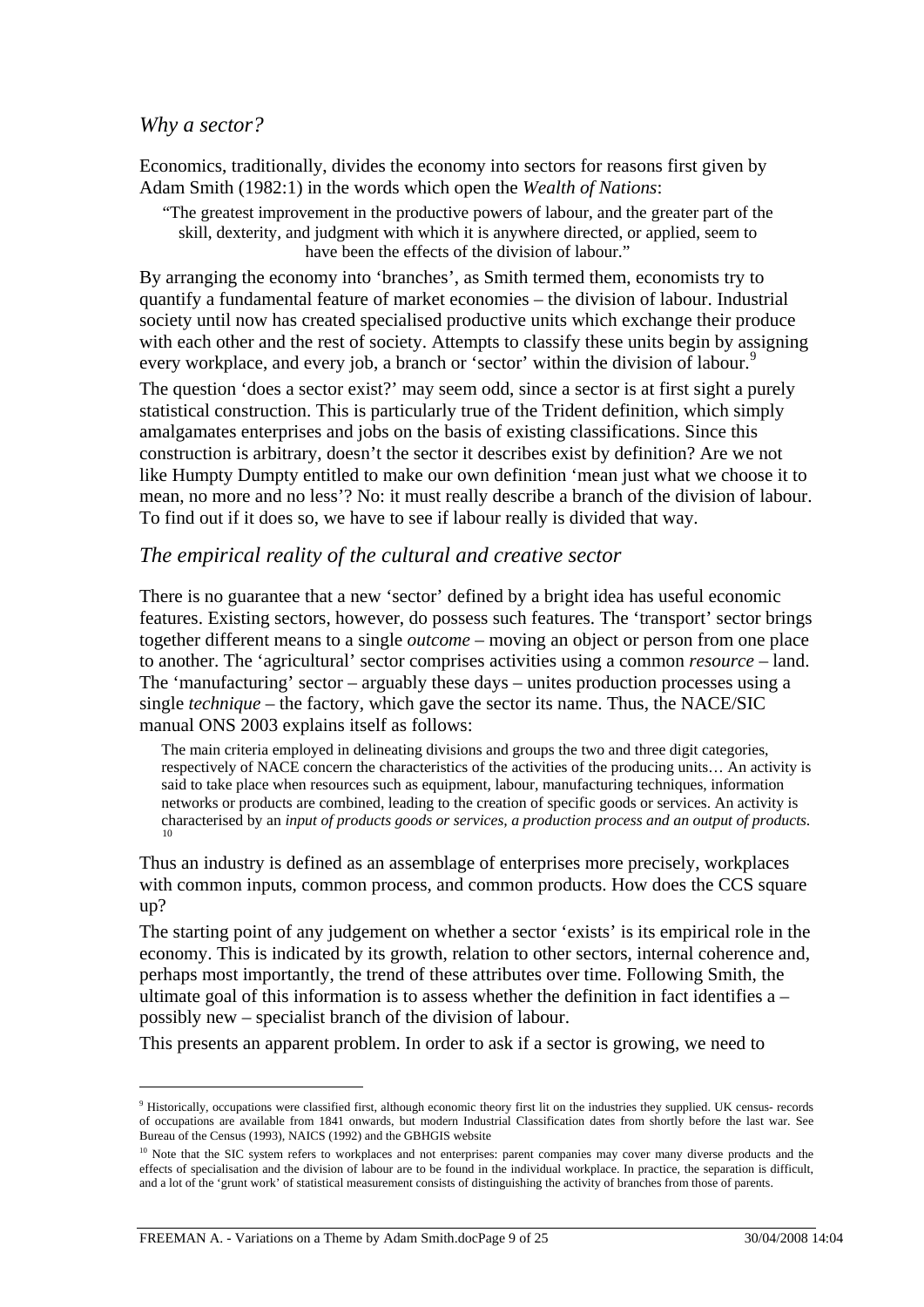define it. If we have to know if it is growing before we can define it, isn't this circular? Shouldn't we begin from an external, non-economic definition of culture and creativity?

If we proceed in this way we will end up like the apocryphal man who learned swimming from a book, only to drown at his first contact with the sea. If we have to modify our fine definitions, then so be it. We can issue health warnings to explain modified usage, and if really forced, we can find new words. Either way, the scientific point of departure is what really exists, not some preconceived, Platonic, and outdated view of its ideal form.

The problem of circularity vanishes if we understand classification as an iterative process. Every classification begins from inadequate and partial definitions to arrive at tentative conclusions; the empirical object so defined can then be studied to refine the definition, which can be re-applied to obtain more precise information, to re-test the basic theses which led to the original classification, and also to inform and if necessary reconsider the concepts we use to make the classification in the first place.<sup>[11](#page-10-0)</sup>

Three basic points have, I think, been established by research so far:

(1) A set of *growth* industries exists, in terms of both volume of output, trade, and employment

(2) They are *coherent*, in that its components move similarly in time, and locate similarly in space, from which it is reasonable at least to hypothesise that they are governed by similar forces.

(3) They are either *interdependent*, containing component parts which trade with each other, or *codependent*, selling into, or buying from, linked or identical markets.

The longest series of available data are the trade figures provided by UNESCO Ramsdale 2000, which date back to 1970. Between 1980 and 1998, imports of cultural goods as a proportion of all trade rose from 2.5 per cent to 3.8 per cent, when the world total reached \$213.7 bn. This broke down as shown in table 1 in which the last row gives the total for the whole economy, offering a benchmark.

The growth in global trade is driven, and paralleled, by an unprecedented transformation in the pattern of demand. In 2000 British households, for the first time, spent on average more money on leisure than on food, the share of leisure products having risen from 11.2 per cent of household income in 1980 to 17 per cent in 2000. According to the measure of creative industry output published by the Office for National Statistics,<sup> $12$ </sup> the average annual growth rate of GVA at current basic prices for the Creative Industries, between 1992 and 2004, was 6.7 per cent compared with 5.5 per cent in the economy. This growth is understated by the low growth of the manufacturing component of this output which grew at 1.3 per cent, while the services component grew at 8.0 per cent.

| <b>Product Type</b>           | Annual average growth<br>1980-1998 per cent |
|-------------------------------|---------------------------------------------|
| Printed matter and literature |                                             |

**Table 1: growth in world imports of cultural products** 

<span id="page-10-0"></span><sup>&</sup>lt;sup>11</sup> This issue arises in virtually all systems of classification. Only with the modern theory of atomic structure did science establish a causal explanation for the ordering of the chemical properties which Mendele'ev observed in his periodic table of elements. Mendele'ev accurately predicted the chemical properties of a dozen or more elements that were still undiscovered when he wrote including germanium Mendele'ev's 'eka-Aluminium', from which transistors, the original foundation of the microcomputer revolution, were first constructed. The brilliance of this system is still recognised as one of the greatest ever achievements of natural science. If, however, either scientist had given up for lack of a sufficient explanation for their observations, or because these did not confirm the prejudices of the time, modern chemistry would not have seen the light of day.

<span id="page-10-1"></span><sup>&</sup>lt;sup>12</sup> [http://www.statistics.gov.uk/downloads/theme\\_economy/Input\\_Output\\_Analyses\\_2006\\_edition.pdf](http://www.statistics.gov.uk/downloads/theme_economy/Input_Output_Analyses_2006_edition.pdf) . All GVA figures in current pounds unless otherwise stated. ONS estimates of output differ from DCMS estimates. They are consistent with other industrial sectors and the national accounting framework of the UK, so when the purpose is to make comparisons, they are more robust.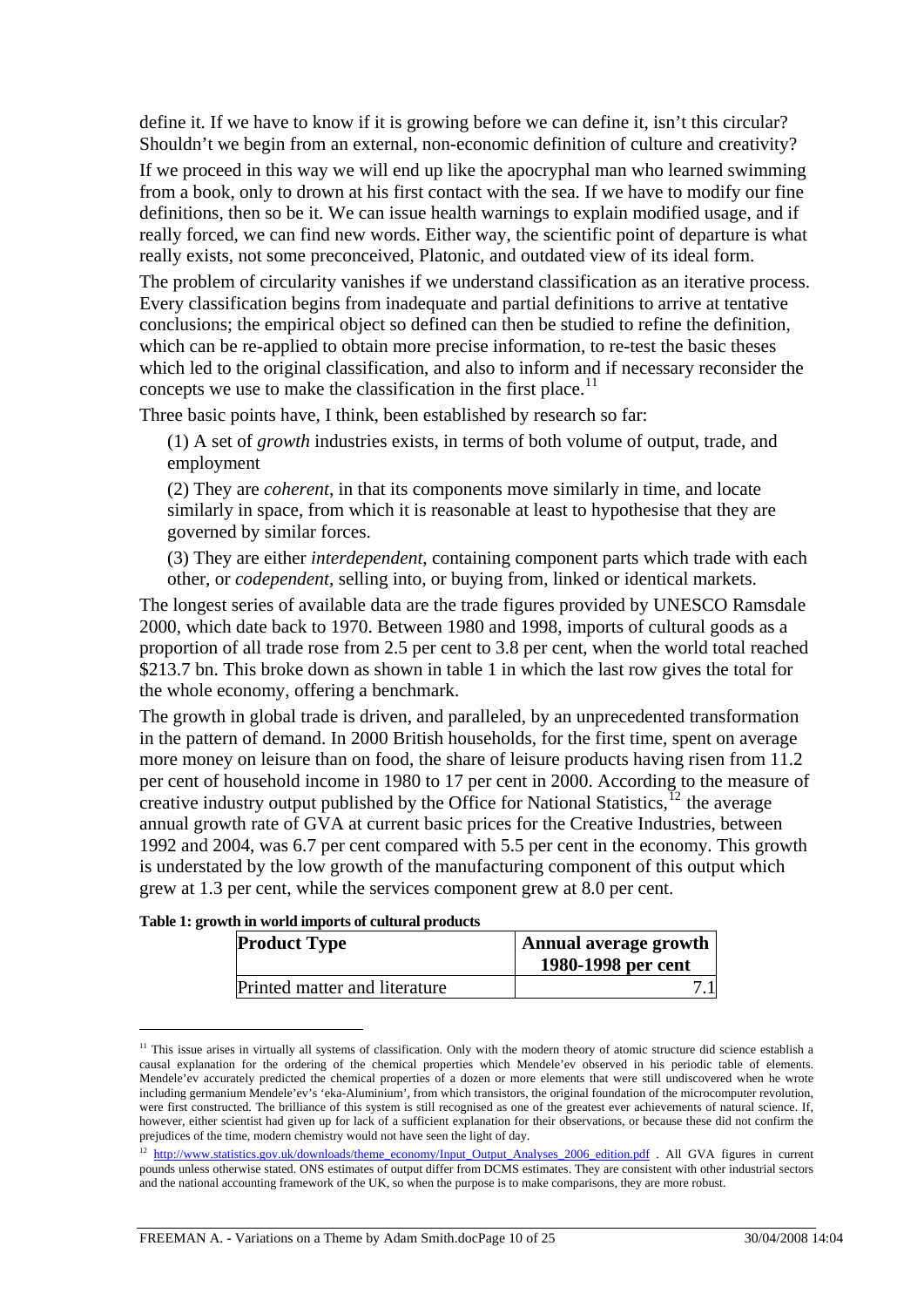| Music                     |      |
|---------------------------|------|
| <b>Visual Arts</b>        |      |
| Cinema and Photography    | 6.4  |
| Radio and Television      | 8.4  |
| Games and Sporting Goods  | 11.3 |
| <b>Total Cultural</b>     |      |
| Memo: Total World Imports |      |

In comparison, the output of the food sector as defined by the ONS grew, between 1995 and 2004, at an annual average rate of 3.8 per cent. In 1996, the demand for creative products at £147bn for the first time exceeded that on food at £140bn. By 2004, the figures were £247bn and £163bn respectively. The Creative Industries contribution to GVA at £92.0bn reached 8.8 per cent of the total compared with food at £80.3bn, 7.7 per cent of production.

In a parallel development, intermediate business spending on creative products architectural services, software and advertising rose from £33bn to £81bn and investment in these products from £6.8bn to £16bn. The British public, according to UNESCO, in 2004 attained the unexpected status of the world's most cultured consumers.

The growth also has employment consequences. According to DCMS estimates, UK creative employment reached 2.1mn by 2000. In London, by 2001 there were 394,300 people working directly in Creative Industries and a further 131,100 working creatively outside these industries. A new mass body of monetary demand, catering for tastes previously regarded as elite or luxury, has thus emerged over the last 10-20 years.

**Chart 6 consumer demand for creative products** 





*Source: Family Expenditure Survey* 

**£bn at current prices**

*Source: Office for National Statistics I-O tables 2004*

Despite complex differences the Creative Industries possess a striking number of features in common. They are urbanised and centred in the large metropolises. London contains 32 per cent of all creative employment compared to 15 per cent of total employment. Large world cities – New York, Tokyo, Los Angeles, Paris, Berlin, and increasingly 'Southern' cities such as Singapore, Beijing, Shanghai, Moscow and Mumbai have all become growth centres. They are characteristically high-value added, with output per person substantially above the general average, and a tendency to rise faster. Between 1995 and 2000, output per employee in the Creative Industries as a whole rose from £27,600 to £34,600 an annualised rate of 4.6 per cent compared with £24,100 to £25,900 for the UK as a whole over the same period.

This establishes not just my elementary first point that these industries are a new focus of growth, but my second point that they are *empirically coherent* A. Freeman 2002, Hutton 2007, behaving very similarly. With few exceptions, they rise and fall together; they are high value-added, involve intellectual property, and use the distributed risk-handling contracts described in Richard Caves' 2000 *Creative Industries: contracts between Art*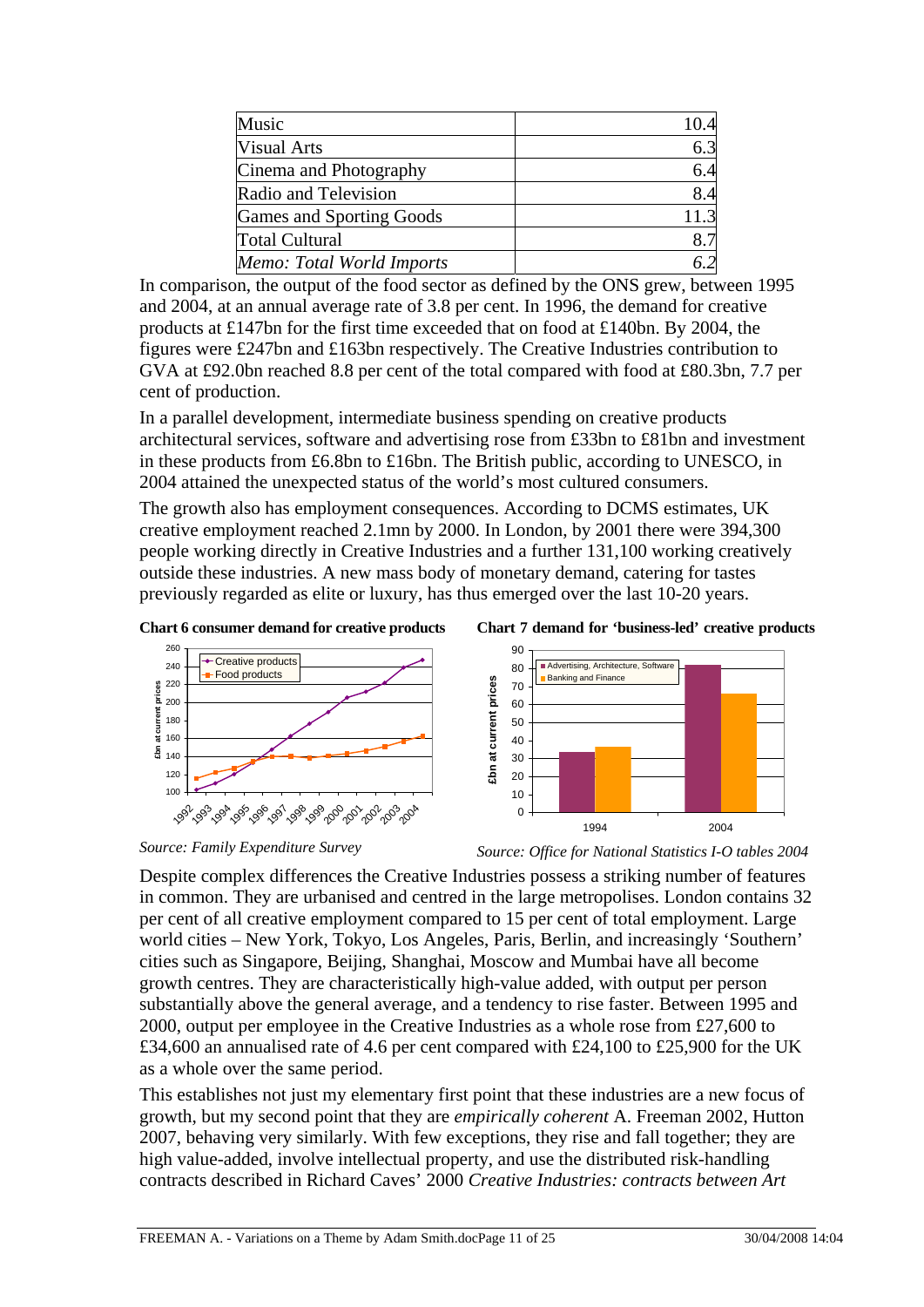*and Commerce*. They locate in the same places, and they use a similar and often interchangeable workforce.

# **The limits to classification**

Since the information provided by the existing classification clearly identifies strong trends of growth, specialisation, and interdependence, why not grant it immediate recognition as a new primary sector? The problems we encounter reveal the limits, not of our conception of creativity or culture, but of the classification system we are forced to measure it with. It is important to understand these limits in order to be certain that, when we do refine our conceptions, they yield quantifiable and determinate measures.

The root of all problems with classification is *exclusivity*, the avoidance of double counting. Industrial and occupational classifications, like library shelving and Groucho Marx's theory of the division of Natural Labour, are mutually exclusive.

Of course, both real and mental life are more complex. Modern wine-making is as machine-intensive as any Lancashire mill. This complexity cedes priority to the need to *measure* – and hence to distinguish sheep from goats. Foucault's apocryphal encyclopaedist could not have been an accountant. If we want to know how many people work in the goods-producing sectors, we cannot place a tractor company in both manufacturing and agriculture, or we will count them twice.

Does this place new sectors are for ever off-limits? No: exclusive classification is *primary*. Other groupings and aggregations can be defined and measured provided they supplement, and do not substitute for, the primary system. Just as libraries can crossreference books with index entries, industries can be assigned cross-cutting classifications or placed in satellite accounts, a growing feature of modern statistical reporting systems, including the ONS's 2006 annual report on the Creative Industries.

Since this removes any technical objection, should economists and statisticians be given carte-blanche to invent new sectors, of which there is no current shortage – bioscience, 'knowledge', environmental, and so on. My own answer is a firm 'no', and the spurious invention of non-sectors discredits research into a real sector – which the CCS certainly is – by misrepresenting what a sector, economically speaking, consists of.

The real problem is to specify the appropriate criteria to judge want counts as a sector. My suggestion is quite simple: the criteria should be the same as those which motivate the primary classification, namely, a secondary sector should be a genuine branch of the division of labour, specialising in some combination of resources, outputs and techniques.

We can then launch two enquiries. First, what resources, outputs and techniques that identify the CCS? Second, how should the primary system be changed to ensure that the secondary system can detect what it needs to measure? To which the answer is: it should be changed to identify the deployment of the particular resources, outputs and techniques which, economic analysis reveals, canonically characterise this new lead sector.

## *The trident system and the foundations of robust satellite accounting*

Certain points have been now been established. The CCS empirically exists and needs to be defined and measured. This cannot be done within the existing primary classification system. A secondary or satellite classification for the CCS is needed.

I will now add a fourth point: the Trident classification captures its basic empirical elements. We do not therefore need to invent from scratch, but improve incrementally. To explain this, I will return to the methods employed in constructing the primary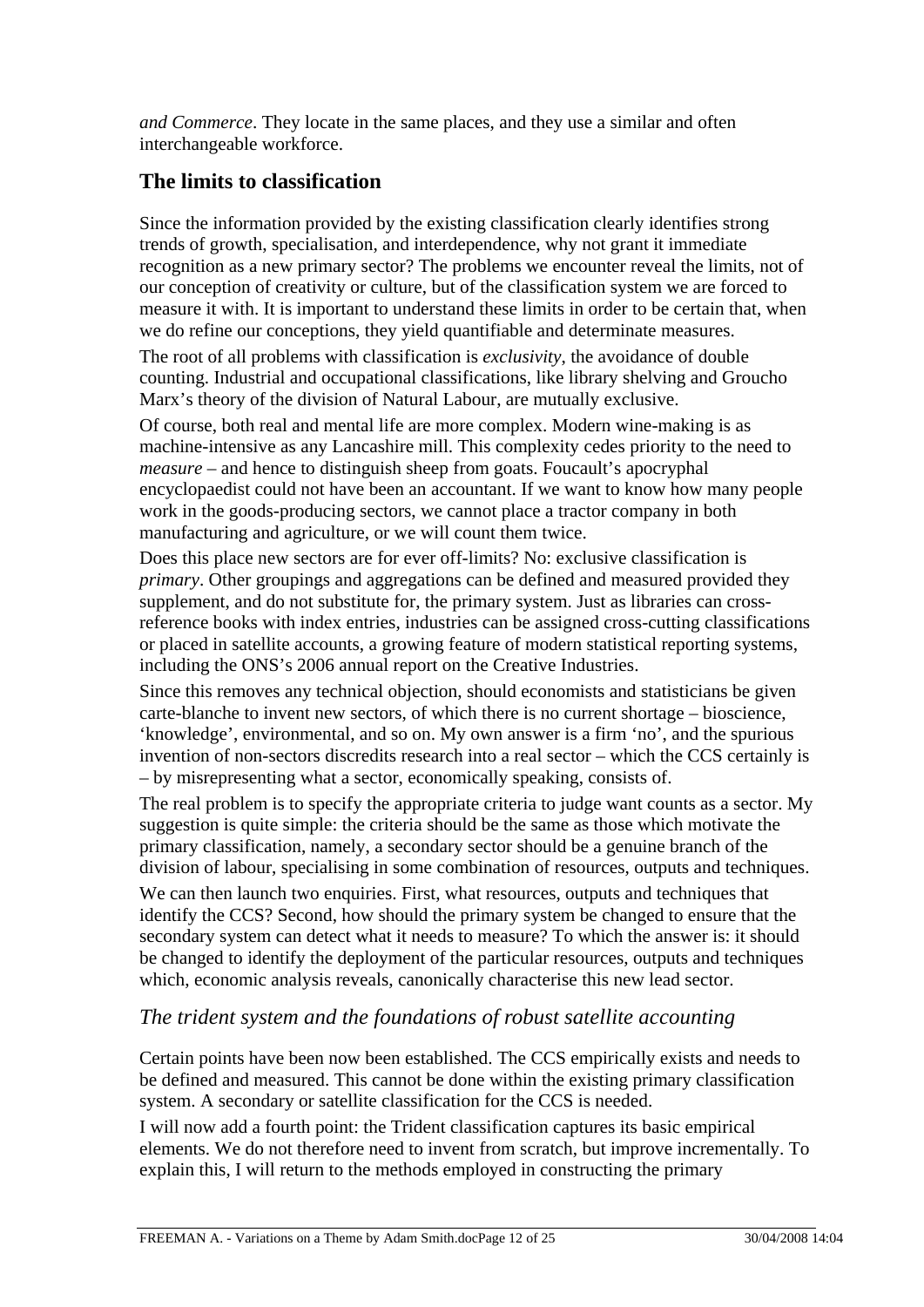#### classification.

It is easy to be fooled into thinking that the idea of an 'industry' is unproblematic. Economists and non-economists alike assume that the idea of an 'industry' is so wellestablished that industries can be taken for granted. The truth falls well short of this mark. However, strangely enough one can draw an optimistic conclusion. Despite the weaknesses of the primary system, it provides a surprisingly robust picture of the economic reality it sets out to describe. From this, I deduce that the economist has latitude in defining a satellite system, *provided* the object she seeks to describe really does exist. I call this the 'barndoor principle' A. Freeman 2008: provided we are shooting at a large enough target from close enough, even a poor marksman with an antiquated weapon can hit it. However in order to identify these empirical strengths, we must discard any illusions about the analytical weaknesses of the primary classification. We have seen that an industry is in principle defined as an assemblage of enterprises with common inputs, techniques and products.

Actually, however, few if any industries meet all three of these criteria, a point glossed over in those manuals I have seen. Agriculture, for example, is not really defined by what it produces, but where its produce comes from. No product characteristic really unites food, cotton and wood. The first is eaten, the second is worn and the third is a construction material. Transport does produces a single output, but uses no common resource, covering land, sea, air and soon, space. Nor does any common technique unite sailing, driving and flying. Anyone unconvinced that a CD, a broadcast and a live show are simply different forms of the same thing, may want to reflect on what a car, a yacht, and an aeroplane have in common, never mind what any of them has to do with walking – a 'transport mode' that dates from the invention of standing up. As for the archetypal 'manufacturing' industry, the only residual common feature is technique: a manufacturer, allegedly, uses machines to make things. This definition, which may have described something unique a hundred and fifty years ago but now stands on the shaky ground of a world of ubiquitous machines. Even dogs now carry microchips. Does this make their output a manufactured product?

The surprising thing is in fact that the system works at all. Yet, and this is critical, it does. By and large, industries produce what they are supposed to, and products come from where they are expected.

The evidence for this comes from the Input-Output tables of the UK economy ONS 2006, which record what each industry purchases and produces. For 102 of 123 products listed in the 2004 I-O tables, more than 80% of that product is produced in a single sector. Conversely, for 87 of 123 industrial sectors, a single product is more than 80% of the output of that sector, and makes up 57.9% of the output of the least specialized sector, organic chemicals.<sup>[13](#page-13-0)</sup> Why should this be?

The only possible explanation is that the there are powerful economic forces at work which produce the division of labour and which, by and large, outweigh the forces tending towards diversification. The most likely reason that tractor companies do not make shirts, and shirt companies do not make tractors, is that economies of scope and scale drives them to confine themselves to what Porter 1998 terms a 'core business'. There is always a parallel tendency to diversification, but at the level of the productive unit at least, specialization dominates.

Does some kind of specialisation shape the CCS? If so, in what does it specialise? With

<span id="page-13-0"></span> $13$  This is treated in more detail in Bakhshi et al  $(2006)$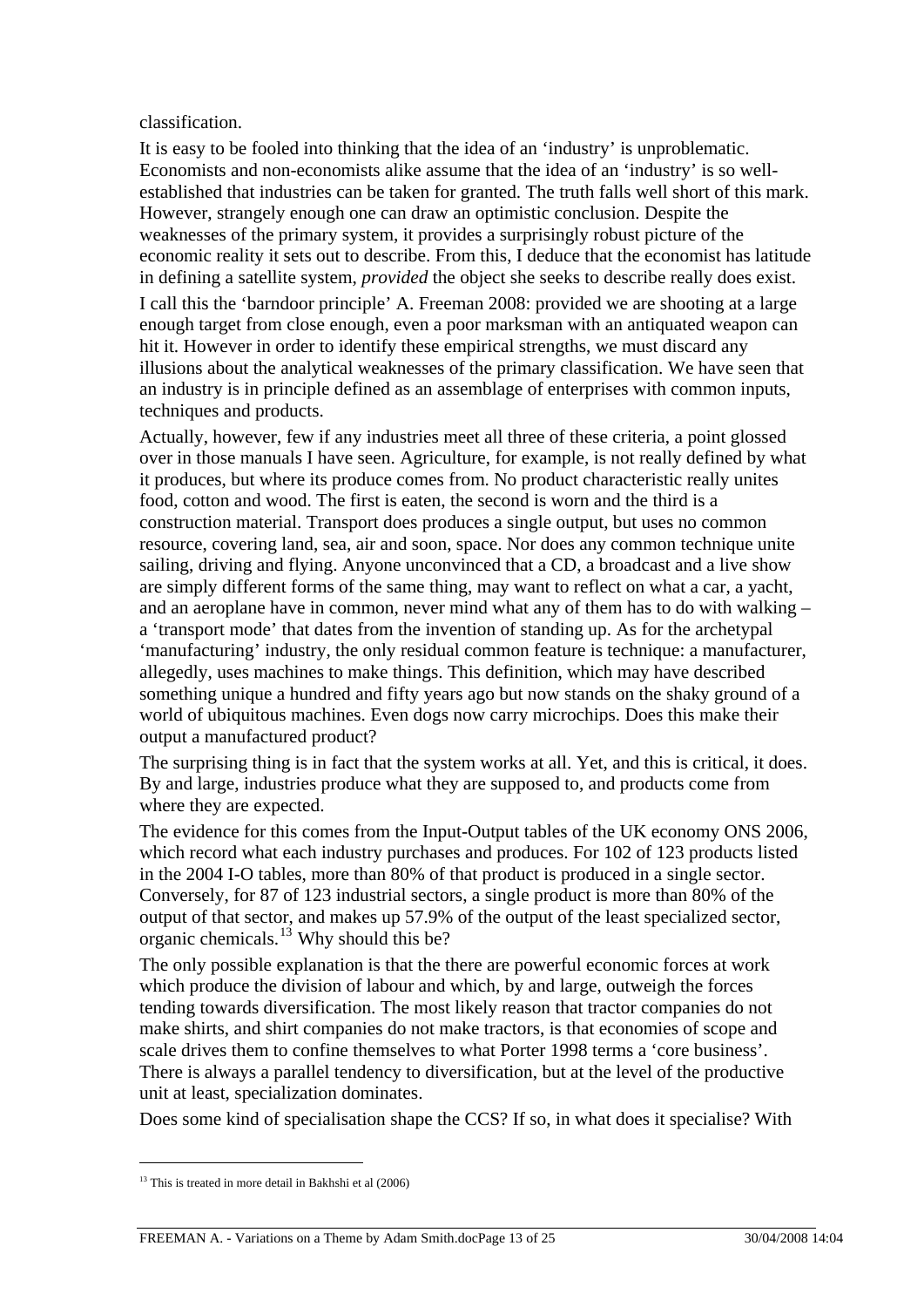this question in mind, we now consider how the Trident system actually classifies the Creative Industries.

### *How the Trident system works*

The Trident system first emerged in its present form in 1998 in the UK DCMS 1998 and was applied, in modified form, to London A. Freeman 2002 four years later. Higgs et al (2006) introduced the term 'Trident' system to describe it. In this system, Creative Industries are a set of industrial and occupational classifications taken from the Standard Industrial Classification SIC and the Standard Occupational Classification SOC respectively. A creative job, according to this definition, is either:

1) offered by an enterprise with an SIC code defined as 'creative',

or:

 $\overline{a}$ 

2) undertaken by a worker whose occupation, given by its SOC code, is defined as 'creative', whether or not offered by a creative enterprise as defined in 1.

This is really two definitions, not one. The phrase 'Creative Industries' in effect assumes, without proof, that there is some kind of identify between types of labour and types of product. This is not altogether unreasonable, but also not, however, true. It is not incongruous to think of accounting as something done by accountants and transport as something done by drivers. However, first of all things do not work out this way because an accountant who works in a bus company is counted industrially as a transport worker.

The sector as defined by trident system differs in this respect from its peers, and this is significant. The category of 'creative workers' extends to occupations as well as enterprises. The issue is analytical, not just empirical. Do creative workers *in fact* work in the Creative Industries? At this point, the calculations become interesting. It turns out that creative workers do in fact concentrate in the Creative Industries, above all in the location centres of these industries.



Charts 8 and 9 display two measures of this. The first, creative intensity, shows the proportion of the workforce of the CCS which is itself creative.<sup>[14](#page-14-0)</sup> This is consistently above 50 per cent in London, and also higher in London than elsewhere. The second, occupational specialisation, shows the proportion of the creative occupations – creative labour, according to the conception we are developing – which works in the CCS. A very different pattern emerges inside and outside London. Further research, which space does not allow, shows that creative intensity is highest where CCS industries are most

<span id="page-14-0"></span><sup>&</sup>lt;sup>14</sup> Caution is required in interpreting the step changes between 2000 and 2001 which arise from the transition, in the UK, from SOC1992 to SOC2000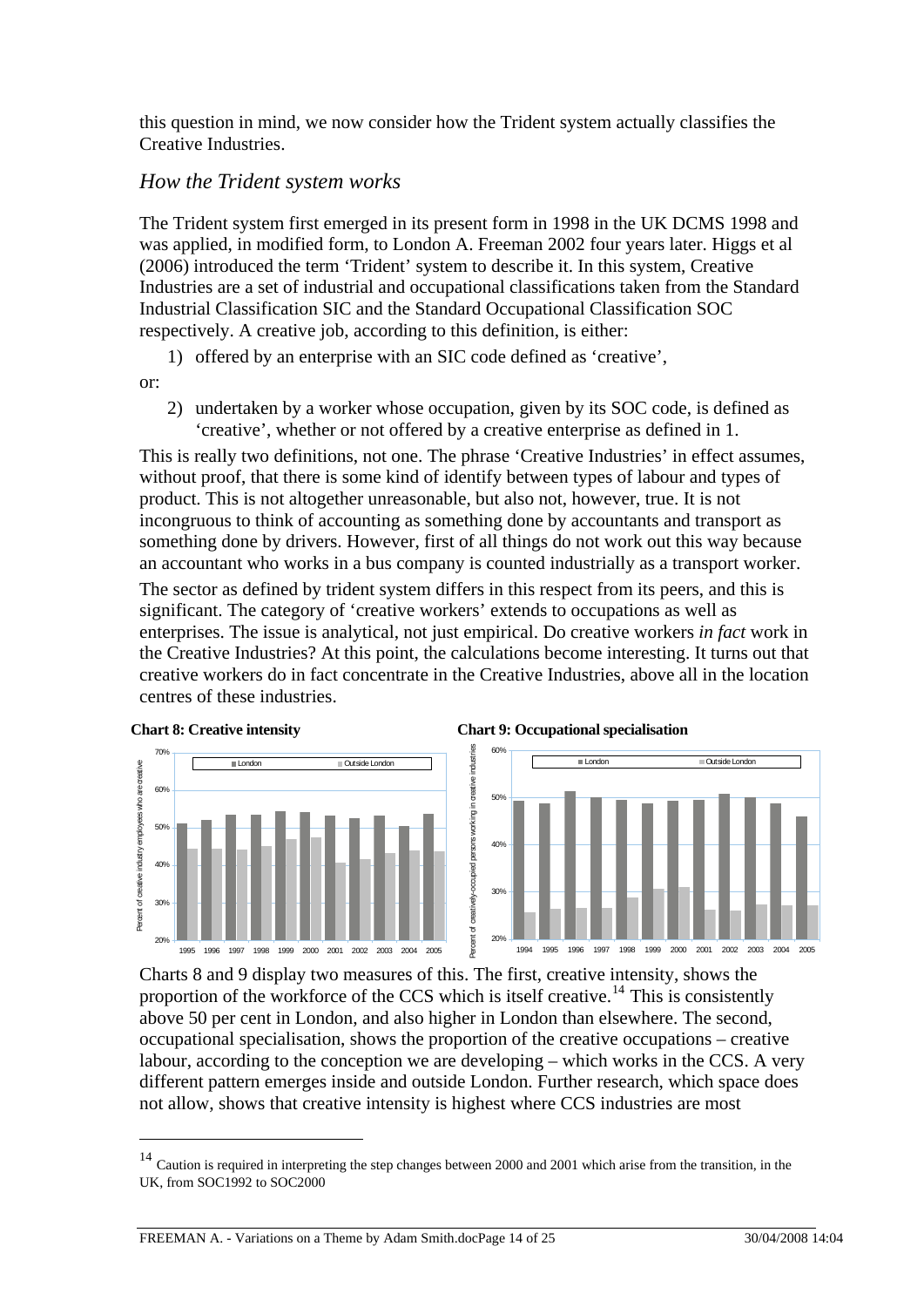concentrated. There is thus a direct correlation between *geographical* concentration and *occupational* specialisation in the employment of creative labour.

## *Creative labour as a factor of production*

The *prima facie* evidence is that some process of specialisation is under way. The question is: specialisation in what? The answer which suggests itself is: creative labour itself. If we think of this labour as a resource, and the sector's outputs as a product, then it begins to make sense to conceive of the industry as a specialised branch of the division of labour which uses this resource to produce specialist products.

At first sight, this may seem like a triviality. Occupations, almost by definition, are synonymous with the things they produce. Bakers make bread, carpenters make wooden products, bankers make money, and so on. Actually, this conception harks back to artisanal days, when products were made by specialised craft guilds: goldsmiths, coopers, butchers, haberdashers and so on. These are still with us in the City of London, for example, as 'worshipful companies', but they are a ceremonial and vestigial form.

There is no longer any necessary correspondence between a type of labour and a type of product; each branch of the division of labour uses a range of occupations. The characteristic of most industry workforces is not an individual, dedicated occupation but a combination of them. A car company will have a different overall composition from a chemical company but both not only employ a range of employees but draw them from pools within which the occupations are interchangeable across industries: clerks, guards, cleaners, managers, accountants, lawyers, or mechanics and assembly line workers The old 'trades' are there but the reason is different. A chemical plant, for example, will employ electricians or carpenters because it consumes electricity and wood – but not because it produces chemicals. Insofar as anything shapes the composition of the workforce it is the process, not the product.

Whilst, therefore, it is not unusual for a branch of industry to be the dominant employer of particular occupations, the actual occupational specialisation is contingent. This merits both empirical study and thought. In particular it provokes the question: why should a modern industry specialise in a form of labour at all? The whole prior trend of industrial development has been *mechanisation*, not only of the industrial process but of the labourer herself. What does the successful industrialist do? Up until now, she innovates by *automating*. She either transforms an aspect of the production process in such a way that a machine can carry out what has previously been the task of a human, or alternatively arranges labour so that the human functions like a machine, the brain being an appendage, a kind of residual quality control apparatus that serves principally to guarantee the accuracy and repeatability of a repetitive process.

Conventional economics recognises this in one of its core notions, the substitutability of labour and capital. It figures also in the notion of a *skill*, which stands opposed to a *talent* or *capability* or even learning, in which the labourer is supposed to play some independent role, in being an attribute indisputably imparted, poured into, the labourer like oil into a car. This is implicit also in Gary Becker's conception of *human capital*, an *acquisition* of the labourer, that is an *external addition* to the labourer's capabilities.

If, therefore, we find a branch of industry in which this traditional road to productivity growth is diminished or reversed, we encounter something historically quite unusual. A hypothesis immediately suggest itself: if an industry is organised around preference for a particular kind of labour, and finds it unable to substitute a machine for it, the most plausible explanation is that this is the defining characteristic of the labour: that the labour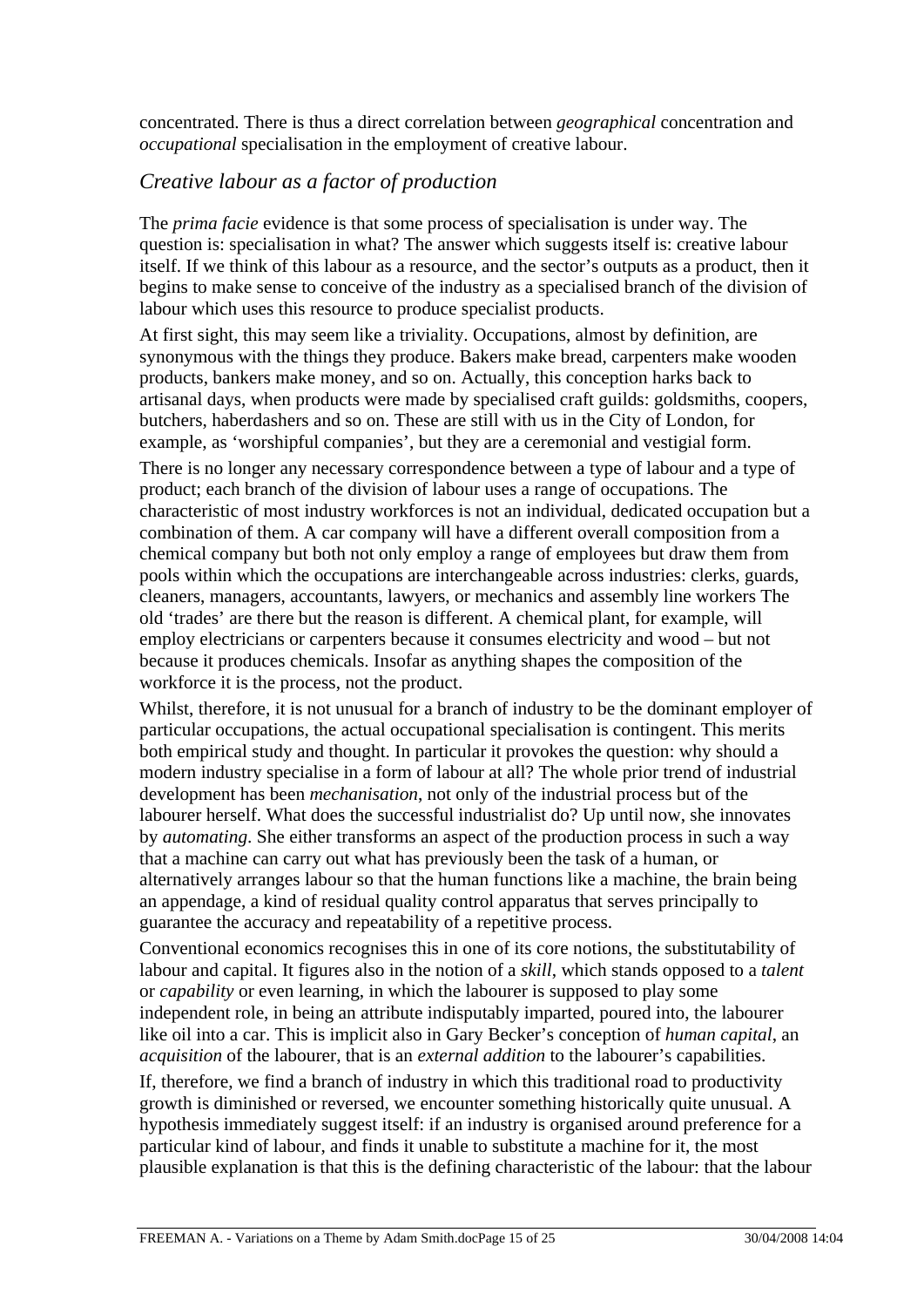so employed is that for which a machine *cannot* substitute.

This idea, when first expressed in this way, sounds either so tenuous or so general as to deter further attention. The advice of Sherlock Holmes is however relevant; when one has explored all the impossible explanations for a mystery and is left only with the improbable, one has the solution. I ask the reader therefore to suspend scepticism for now, in exchange for the option of permanent disbelief once the argument has been stated.

First of all, it makes no economic sense that a branch of the division of labour should increase its productivity by hiring a special type of labour, unless that labour is at least *more* productive than any machine. The reason for this is that there is, as we know, no intrinsic limit on the *quantitative* productivity of a machine, but there are well-known biological limits on the quantitative productivity of a human. The difference, therefore, must have to do with some quality of the labour.

Given that this is so, we should note the very wide variety of creative labourers and types of creative labour, ranging from musicians, artists and dancers to designers, architects and woodworkers. This is one of the empirical features of the industry that comes from the Trident classification, which lists over 30 such occupations. It is the very variety of these forms of labour which leads us to seek out their common feature – an elusive search which has prompted, for example, the writings of Richard Florida. Florida in effect seeks refuge in diversity as the characteristic of the labour.

This, however, is not the definition of a *type* of labour. A labourer can possibly be multitalented, but cannot in him or herself be diverse, since diversity is a characteristic of populations, not of individuals. Thus the *only* presently-known common characteristic that unites creative labourers is, at the end of the day, that they cannot be mechanised.

Thirdly, the distinction between *mechanical* and *non-mechanical* activities is exceptionally well-founded in the very fundamentals of modern mathematical logic. It was the central problematic established through the genius of Alan Turing, who first devised the well-known 'Turing test' to determine whether a computer could substitute for a machine. The whole purpose of this test is to ascertain whether a mechanical device, of which the computer is the abstract essence, could or could not imitate the actions of a human, to such an extent that the human could not tell the difference.

That is, to be a candidate to substitute for a human, a machine would have to be indistinguishable from a human – like one of the androids in Philip K. Dick's *Do Androids Dream of Electronic Sheep* 1996, now famous in its film version *Blade Runner*. But if machine society reached this stage, there would be no such thing as substituting machines for humans, since we would be unable to tell them apart to distinguish them and the only question facing society would be, as in the science-fiction literature, how to assign androids a juridical status that recognises their equality.

Fourthly, a decisive mathematical theorem – the Church-Turing theorem (Church 1933),  $15$ establishes that this is not possible. This theorem expresses one of the most basic distinctions of logic, between semantics and syntax. It states, in essence, that syntax cannot possibly encapsulate semantics; that there exist semantic problems which can not generally be solved by syntactic or mechanical means. Moreover such problems are everyday, normal ones unlike Goedel's impenetrable propositions – for example, it is mathematically impossible to construct a general-purpose translator.

<span id="page-16-0"></span><sup>&</sup>lt;sup>15</sup> Confusingly Church's *Theorem*, described above, which was independently proved by Turing and Church, is different from the related Church-Turing *Thesis*. The Theorem, on which is what I rest my argument, states that given a formal language and a statement in the language, it is not generally possible for a computer algorithm to terminate with the answer 'yes' or 'no' to the question 'is the statement true in the language'. See<http://plato.stanford.edu/entries/church-turing/>for a readable account.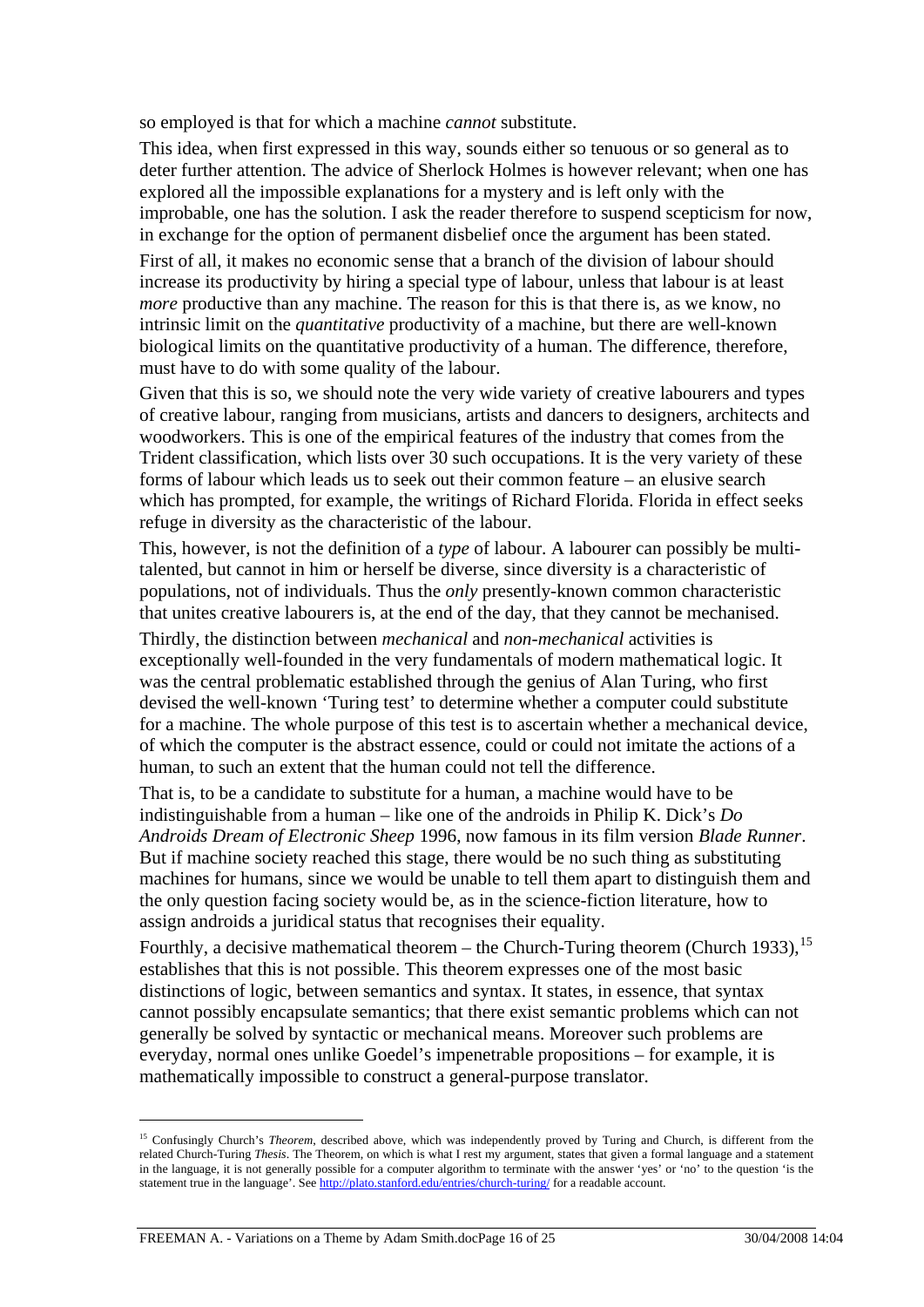Fifthly, the above provides with an intuitively reasonable account of what a creative labourer does, which connects to what we know. It requires the labourer to produce something *not yet in existence*, something as yet undefined. The defining characteristic of a machine is that, by a sequence of predetermined operations, it arrives at a known goal. Church-Turing problems are precisely those for which *no* sequence of predetermined operations can arrive at the known goal: to be precise, those for which the goal cannot be used as a starting point from which to deduce the sequence. This, interestingly, includes precisely those professions responsible for invention and innovation such as scientists and researchers – which is what one would expect of an economically workable definition of creativity.

Sixthly, the above should not at all be taken to imply the abolition of labour hierarchies of either salary, control or status. The market converts creativity into a special kind of labour by a process tantamount to cultural distillation, separating it out from mechanical labour, and in the process divides the workforce ultimately founded on dispensability, bringing into being entirely new hierarchies with the celebrity and the media mogul at one end, and the night cleaner at the other. The point is, however, that a hierarchy founded on the capacity to perform is a *different* hierarchy from one founded on the capacity to install robots.

Seventh and in a similar vein, it should be noted that the creative-mechanical distinction is not the same as the old 'mental-manual' labour categories but is in a certain sense orthogonal to it. Many types of creative labour are in fact intensively manual – consider for example sculpture or dancing. Many manual trades are becoming increasingly creative in the sense defined above, for example in the growing gourmet section of the restaurant trade.[16](#page-17-0) And many types of mental labour are essentially mechanical – consider, for example, book-keeping.

#### *Classifying creative labour*

 $\overline{a}$ 

If we can use the above ideas to classify labour, by occupation, as creative or noncreative, we begin to have a handle on the problem that allows us to carry out real empirical study. We can, for example, study whether the use creative labour is particularly associated with productivity gains, with innovation, or with additional valueadded outside the CCS.

Can the above, very abstract idea produce a practical classification? I will argue that it can, provided we understand why the distinction has emerged. This requires us to ask 'what is specific about the products that creative labour makes?' – the last piece of the puzzle. Since it is only in the CCS that we find the dedicated and specialist use of this resource, it is here that we find the answer to the generic question 'what is the nature of creative labour?'

The reader unaccustomed to the vagueness of all statistical definitions may worry that an abstract description, such as 'replaceability by a machine' does not *define* a type of labour, since all humans are both creative and mechanical to different degrees, as are all occupations; even the most repetitive and tedious of tasks includes a degree of discretion and a degree of autonomy. How, therefore, can we classify any occupation as exclusively

<span id="page-17-0"></span><sup>&</sup>lt;sup>16</sup> The derisive conception of 'McJobs' which has been used to describe the growing army of manual workers in the service trades illustrates this point. The organisation of MacDonalds is a classical operation of mechanisation, eliminating the autonomy of the retail worker in every detail of the job. It is for precisely this reason that, if customers could get BigMacs from robots, they would almost certainly prefer it and indeed, if a future Turing test were to put a BigMac consumer at one end and a robot at the other, the robot would pass, since there is nothing in the nature of a Big Mac that distinguishes it from a mechanical product. Just try to replace Gordon Ramsay with a robot and see what happens.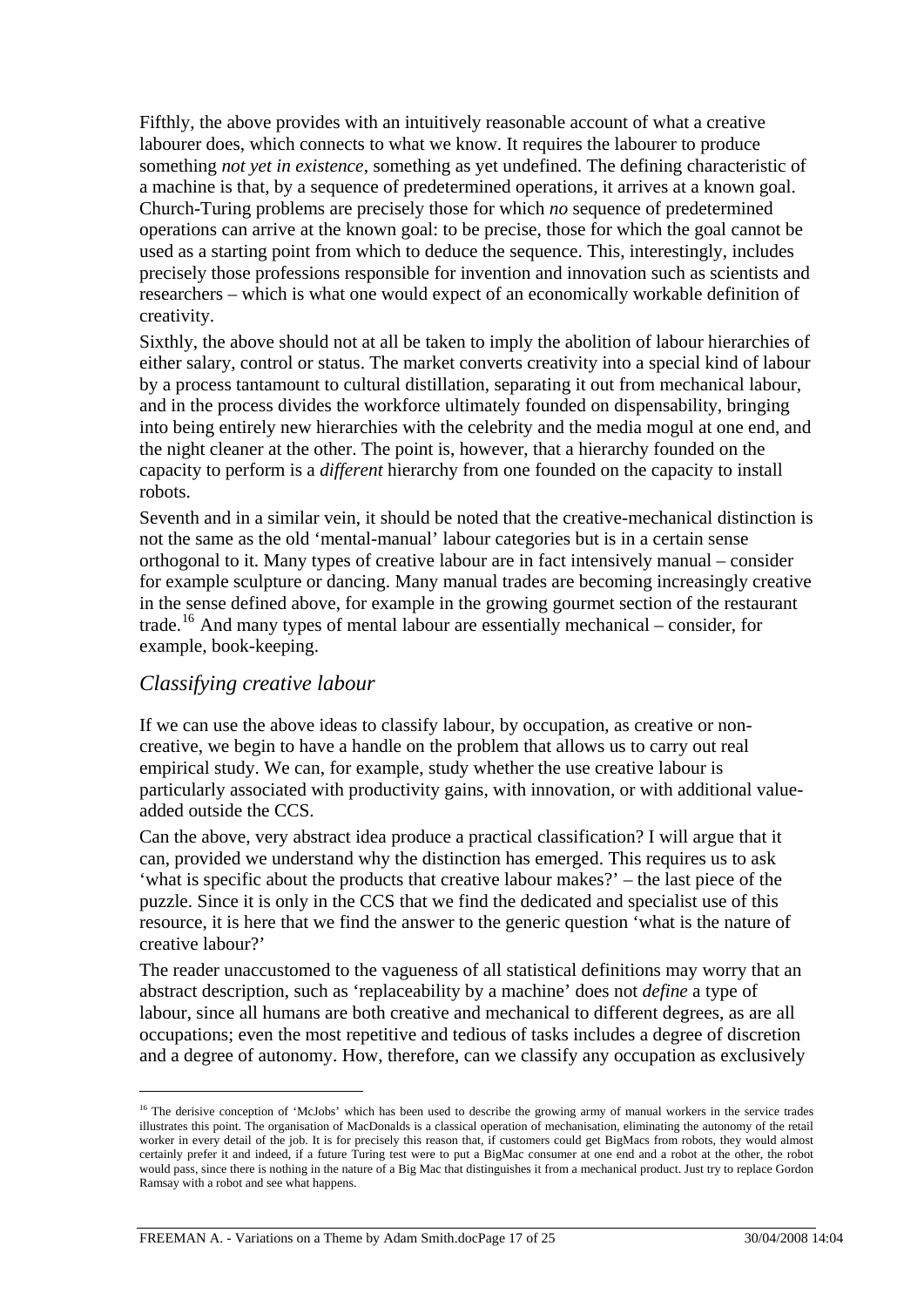mechanical or exclusively creative? This is to misunderstand how classifications, at least in the social sphere, actually operate.

All statistical definitions rest on a concept of *degree* – the question is not therefore to find a way to say, beyond a shadow of doubt 'this is creative and that is not' but to establish a criterion for judgement – a threshold beyond which a job is reclassified. Secondly, there is no intention to discuss or identify *innate* characteristics. These may or may not play a role – this is for future study – but I have insisted that the task of analysing an actually functioning economy is to understand the empirical economic reality. If the market, and industry, construct an occupation such as graphic designer which is irreplaceable by a machine, then this should be defined as creative because industry has made it that way, not because the person in post has arrived with certain talents.

Finally, the barndoor principle applies. Since as we have seen the empirical reality of the CCS shows up even with relatively poor definitions, we can be confident of homing in by a process of iterative improvement. We can start, for example, from those at present defined as creative by DCMS because they can at least demonstrate the essential economic phenomenon which is specialisation; we can then add additional occupations incrementally and indeed, test various hypotheses by varying the classification.

# **Culture and creation**

We have so far considered no convincing account of *cause*: of *why* creative labour should be required and irreplaceable. This explanation comes from the purpose for which the CCS employs it: the cultural industries. That is the purpose of the last part of this paper. The necessary clue, I think, comes from the Turing test itself. A machine, according to this test, is a device that cannot convince a human that it, the device, is human. Replace, therefore, the Turing test with a market operation and the device with a production process. Let the device try to sell its product. What type of product would fail to sell? One such that the consumer *required*, of the device that produced it, that this device should be a human. Do such products exist? Yes. Cultural ones.

In Freeman 2008a I have analysed at greater length the specific characteristic of cultural products as they appear in today's economy. The particular point I want to focus on here is that of being *differentiated products* defined by *communities of taste*.

Cultural products, reduced to their essence, are services in which both sides to the interaction are humans. The aesthetic merit of a performance, a work of art, a beautiful building, a design, or even an article of fashion resides in a specific social relation, a shared community of taste. This is actually clearest in fields that are considered by many to be far apart from 'culture' but should be included in any broad definition, such as sport. The consumption of sport is highly differentiated: a fan forms loyalty and takes part in games not just out of abstract love of football but to watch Spurs, Chelsea or Manchester United. In doing so, he identifies not just with the product but with the audience. The same, to cut a long story short, applies to the rock fan, the cinema-goer or the classical music-lover. The consumer purchases not just 'music' in general or 'clothing' in general but a particular kind of music – a 'genre' or even a particular composer or performer – and a particular type of clothing – fashion or design. In doing so, she identifies with all others who share this taste, and also identifies her or himself, for example as an 'Operagoer'.

The reason for these characteristics is not the innate nature of the artist but the relation between the artist and the consumer. The nature of the labour is determined by the nature of the market in its products. What is the specific nature of the cultural product? In a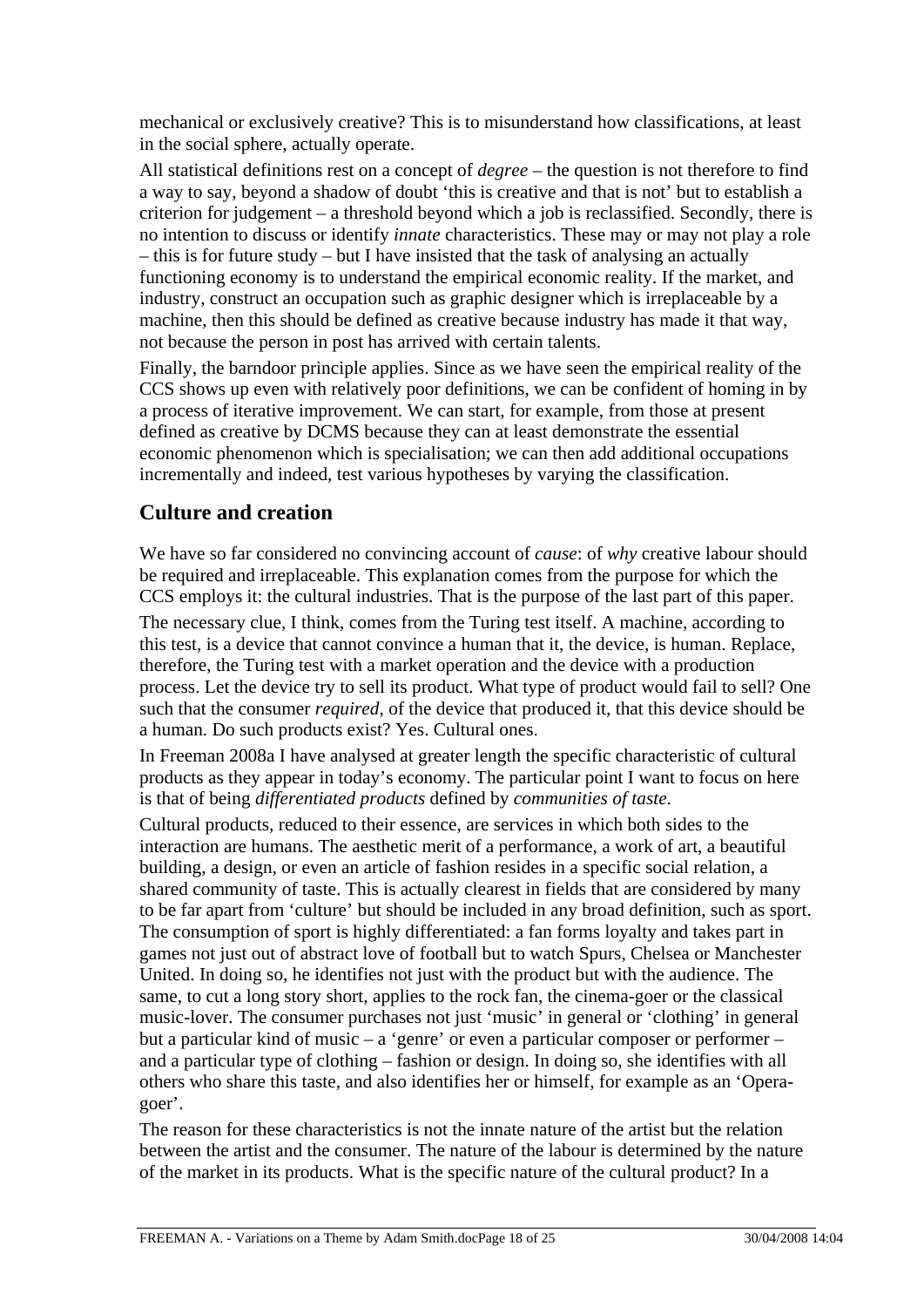nutshell, it is a differentiated community of taste. A consumer buys a ticket for a film, a game, a play or an exhibition, and wants to see that specific film, team, play, or exhibition. Each artwork, each pair of shoes and even each performance or night out, is in effect a different product. The consumer of cultural products actively seeks this difference.

In the world of books, music, film, theatre, art, video and, not least, fashion, the consumer in choosing a genre, brand or style defines him or herself as part of a community of persons that share the same tastes.<sup>[17](#page-19-0)</sup>

This is directly obvious with, say, dancing, eating or clubbing, and is visible in visits to the opera, the theatre or a meal out, each with its associated codes of dress and style, in which the *company* is always an element – in events such as Opera or the Rocky Horror Show, as decisive as the action itself – a vital factor in the continued popularity of live performance. Nowhere is it more obvious than in sport, which makes this a prime candidate for cultural-creative status. It may be thought that contact with the crowd is the defining feature of cultural-creative distinction, but if anything, the capacity to invest symbolic meaning is most required of a product when the community cannot be seen, a point which preoccupies Benedict Anderson (2007) in his *Imagined Communities*. In this work he asks but, it has been argued, does not answer  $18$  the question: how and why are communities of class and nation established, since the people concerned cannot see each other? Hesmondhalgh (2007) indeed regards the attachment of symbolic significance as the primary function of cultural production.

#### *The economic content of the cultural relation*

I do not have the space to re-iterate this point at length. The particular question that concerns me here is that the community of taste includes the producer. The service relation is a relation *between* producer and consumer. Why does the pianola not replace the piano? Why don't we use computers to write music or make art? Why is it unlikely that a team of robot football players will emerge as league champions? The answer is that if a computer did it, we wouldn't want it – not because it wasn't beautiful or stimulating, but *because* it was done by a computer. Robot players may well beat humans in the future, but you wouldn't buy tickets to see them.

Even the most beautiful conceivable mechanical rendering of, say, Beethoven's Choral Symphony, could not produce in the listener anything remotely approaching the emotion, sentiment and perception arising from the certain knowledge that through the performance, she or he participates, by the grace and mediation of fellow-creatures of flesh and blood, in a directly social relation of mutual human experience. This social relation includes at the very least the man who wrote it and the people that perform it, is easily seen to extend to the rest of the audience, and, I will argue, depends at least indirectly as a result of the production and consumption process, on our relation to those drawn by the direct performers into the act of placing it at our disposal.

For this reason, the last stage of our analysis turns to the nature of the cultural industries themselves. First, however, it is necessary to address an important question: if its nonmechanical character in fact correctly identifies the nature of the special form of labour which is employed by the 'Creative Industries', is this definition so far removed from

<span id="page-19-0"></span><sup>&</sup>lt;sup>17</sup> Since cultural differentiation is always present, how do we know which products are cultural-creative? This makes it particularly problematic to decide exactly which part, for example, of the textile industry should be treated as fashion and which as mere clothing. Generally speaking the industry *itself* makes the distinctions, containing a mass-production sector in which distinction is relatively unimportant, a designer sector, a brand sector, and so on up to elite categories like *haute couture*.

<span id="page-19-1"></span><sup>&</sup>lt;sup>18</sup> See Desai 2008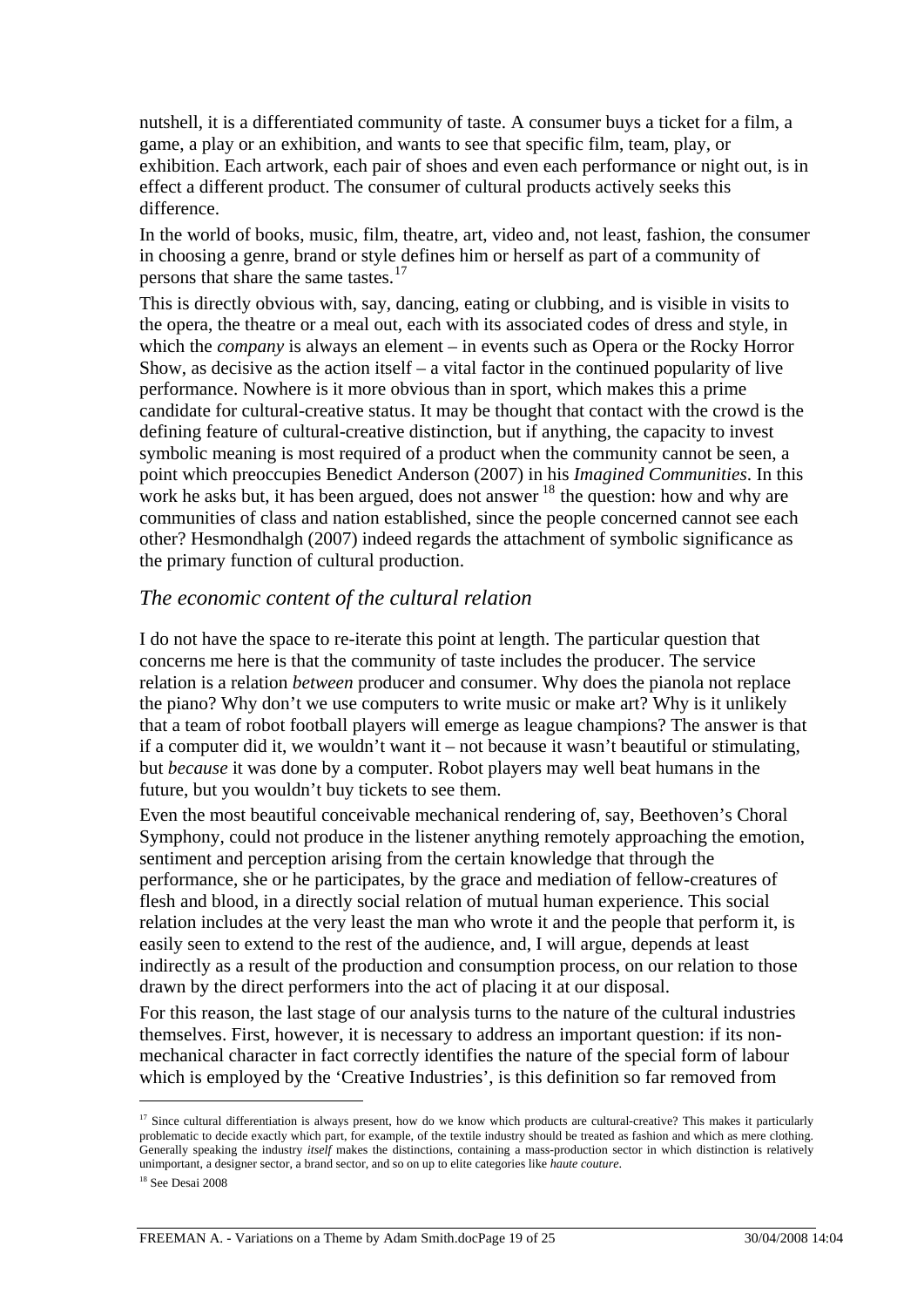what we normally intend by the word 'creative' that we should abandon it and call it something else, such as, for example 'cultural labour'?

#### *Creation, procreation, and the process of creation*

If we seek to understand what creative labour does in the economy, we cannot rest content with any definition it has received from outside. We must at least take into account its economic function, because this is in any case imposes itself on speech. In a wage-earning society, labour is defined by the job it performs, not by its innate characteristics.

However we do have to *reconcile* any new usage with what we find in speech, and also be informed by speech, or we do damage to speech and also to the idea itself. Hence a brief excursus is in order.

Mediaeval theology established the dictum that 'the creator cannot create', locating creativity firmly beyond the reach of humans. According to Safranski (2004) the German Romantics held that true poetic inspiration was divine – an idea not hard to understand if one recalls the religious origins of early modern music, art and poetry.

This humanisation of creation was however an expression of man's rising consciousness of his own powers. In both conceptions, creation is allied to origination, the Romantics replacing the external agency with the person of the poet.<sup>[19](#page-20-0)</sup> Creativity thus became a human capacity of a special but personal nature, associated with special genius or talent. The personal nature or of creativity is evident from the fact that its hallmark remains authenticity which is still the critical factor today in, for example, the fine art market, and this notion still prevails in common speech. Implicit in this idea is that creative output is distinctive – different from anything else.

As with all service labour in the age of the internet, a modified idea of creativity is passing into speech. When the advertising industries define themselves, for example, as creative, they do not mean that the consumer is placed in a personal relation with the advertiser. The emphasis remains on origination but in a different sense: being creative connotes not agency but newness: a creative agent brings something into existence that wasn't there before. Three ideas thus present themselves to us in any search to define the idea of creative labour: authenticity, newness, and distinctness.

#### *Defining creative labour: the nature of the creative labour process*

My stated aim was to specify the economic characteristics of creative labour, as it has empirically emerged, and on this basis construct a new secondary classification for labour, identifying its creative characteristics. We have so far concluded that creative labour:

- (1) is a form of labour employed in the production of services, associated with the revolutions in productivity associated with mechanised recording, transmission and reproduction
- (2) is employed as a specialist resource by industries producing culturallydifferentiated products, in which the community of taste involving producer and consumer is an essential characteristic of the product.
- (3) is, by reason of the function it performs, not mechanisable or replaceable by a machine.

<span id="page-20-0"></span><sup>&</sup>lt;sup>19</sup> Jurisprudence has assigned certain gods legal personalities, which leads one to speculate if they can have intellectual property. In a monotheistic framework this is, however, an irrelevancy since if ownership is an outcome of origination, it cannot be in dispute.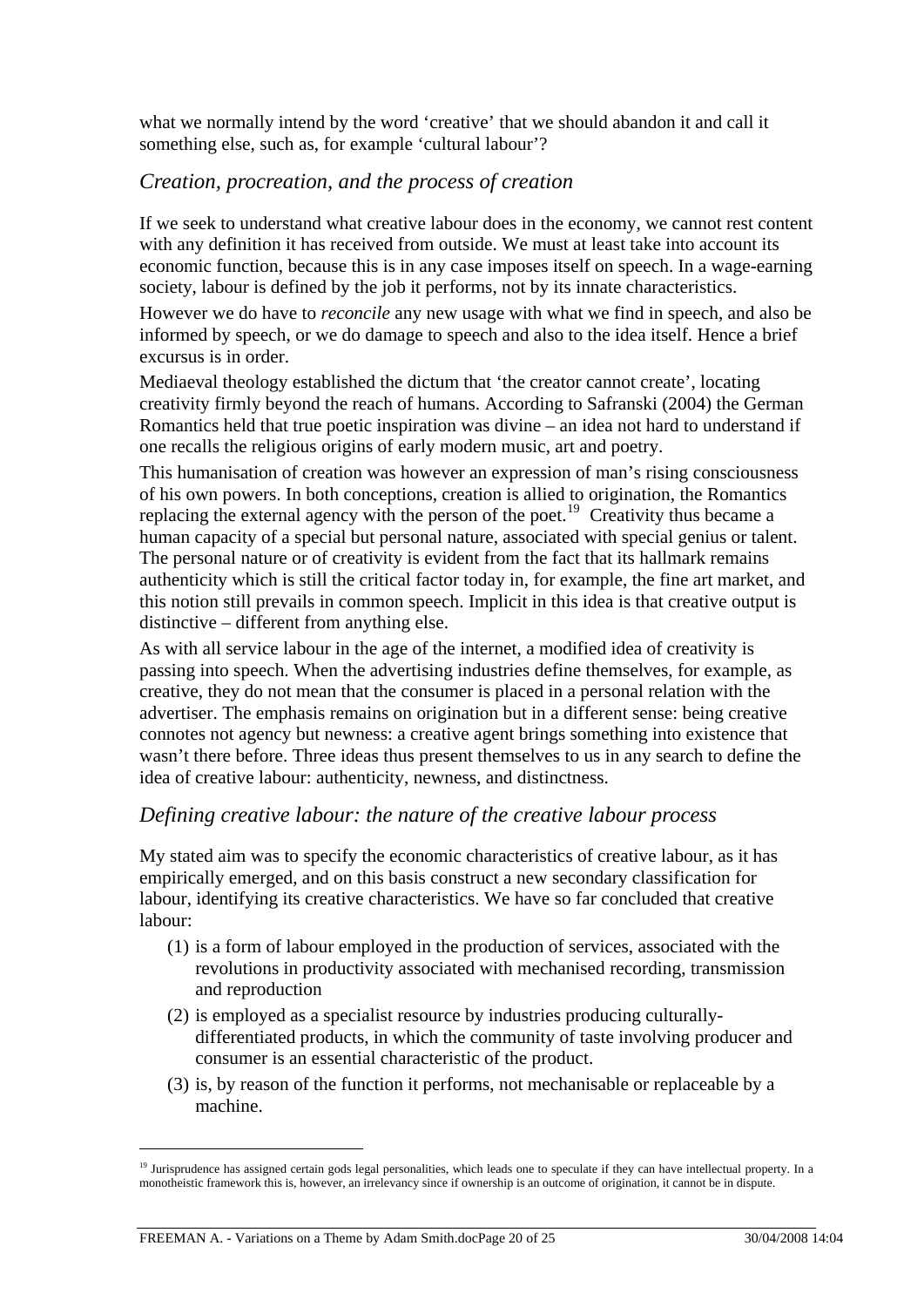Two questions are now empirically relevant

- (1) Does this extend the range of occupations which might be considered creative, beyond that identified in the existing trident classification?
- (2) Are there other required or identifying characteristics of creative labour that can be deduced from the above?

From the above we can deduce two characteristics of creative labour, before applying the definition thus arrived at to attempt to construct an empirical definition. The first concerns the role of *interpretation* and the 'value-chain' in the creative process. The second concerns the nature of the creative labour process itself. These two are interlinked; I will therefore try to deal with them both together.

If creative labour is treated in the most narrow possible sense, we would only consider, as creative, the singer, the composer, and conceivably the librettist. The vast range of figures that now surround the creative 'originator' in this sense would be ancillary and dispensible. There are two reasons for rejecting the narrow view.

We can begin from a rather important activity: interpretation. What exactly is the role of the musician in an orchestra, the dancer in a ballet, the director who stages a production, the actor who performs to the script, the director who stages a production or for that matter the artist who executes a commission? Moving down the chain, what is the relation to the 'original concept' of the journalist, the advertising copywriter, the camera operative or indeed the make-up studio, the graphic designer, or the lighting company?

These are all persons without whom the performance itself would not take place. They are also all communally involved in bringing the 'artistic conception' into existence. They form part of the cultural community which is required in order to bring to the consumer the precise, differentiated product with which she or he identifies. A play without actors, a performance without musicians, or a film without cameras, are all absurdities.

Moreover the activities of these persons are not mechanisable for two important reasons: first, they are in a cultural relation with the 'visible' or 'known' components of the production team. The 'credits list' of a film is in this sense archetypal – it lists the 'little people' with whom the big people interact in the course of the production and indeed, in the case of a composer the interaction may span the grave. But second, in fact every creative function is a mix of origination and interpretation. The actor does not simply read the script, the dancer does not simply execute the choreographer's instructions, and the musician does not simply 'play' the score. There is an irreducible element of personal input, an element of originality which Hesmondhalgh 2007 designates 'cultural autonomy', which is an expected and necessary part of the cultural process. The community of producers and consumers involved in cultural exchanges is like an iceberg, extending far beneath the visible surface. Indeed in this respect, cultural exchanges never entirely escape the essential and historical nature of culture, which always has been and always will be by its nature a social activity.[20](#page-21-0)

This in turn, however, determines a particular aspect of the production process which, commentators have noted (see Harvey 1989), is becoming characteristic of a lot more than cultural production, namely flexible specialisation. I suspect that it is when we understand the relation between creative labour and this new form of industrial

<span id="page-21-0"></span> $20$  The 'artist' only differentiates out as a distinct person quite late in the evolution of most art forms. In tribal society and throughout most of antiquity, artistic activity is inherently communal and everyone takes part in it to one degree or another. Plato actually does not include the artist among his list of important persons – as Gombrich notes, the 'artist' as anything more than a humble artesan, someone incorporating in his person some special capability not to be found in the general community of handworkers, is a relatively late arrival. Greek drama itself evolved out of religious ritual in which all participated, the chorus evolving from the specialisation of particular priestly functions.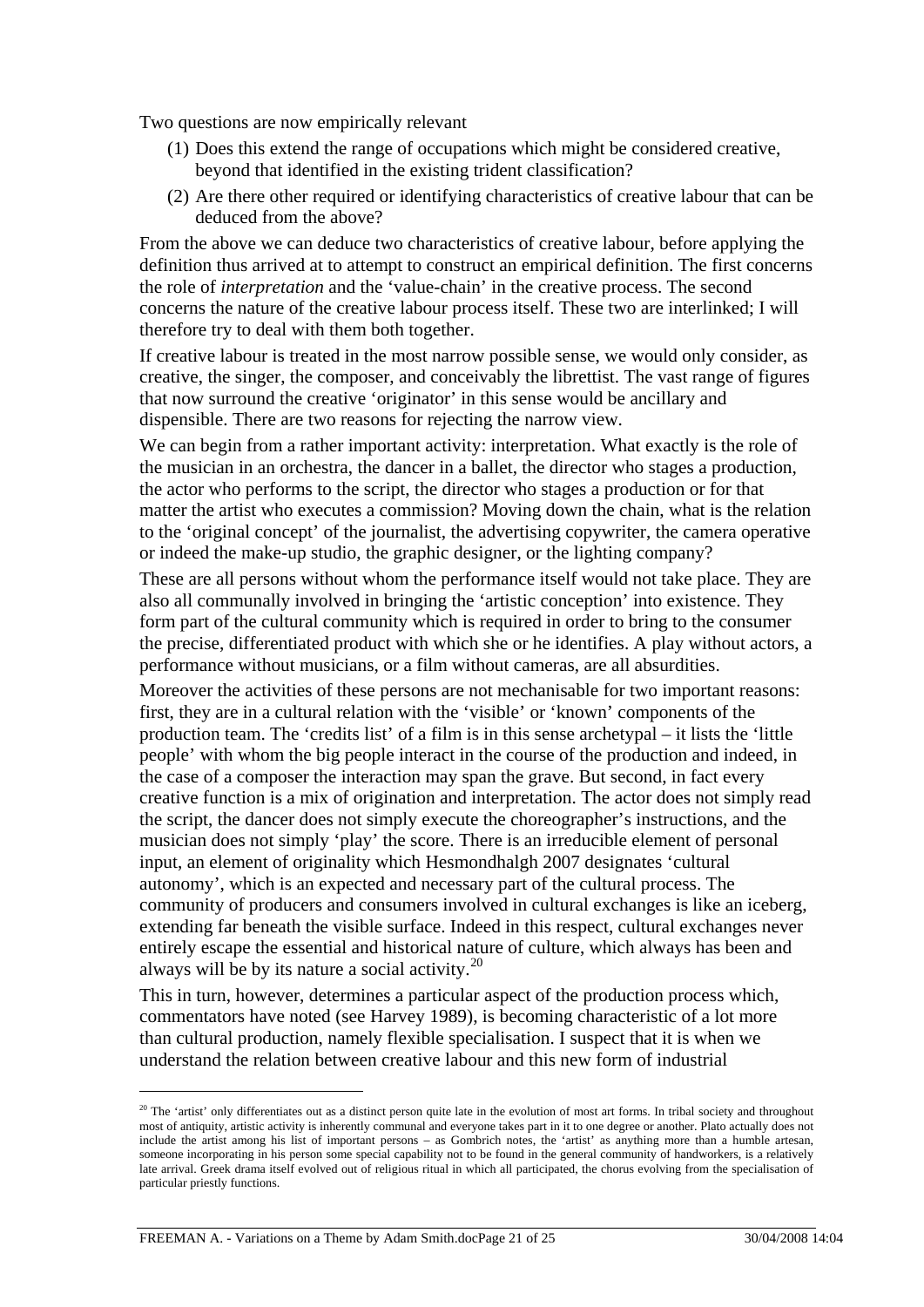organisation that we will truly begin to grasp the generic capabilities of creative labour.

The decisive thing about a cultural product, from the point of view of the labour it requires, is that it is *imperfectly or abstractly specified*. This is particularly evident with originators – the scriptwriter, designer, composer, choreographer, designer or artist – but applies across the board. Originator and interpreter know, or evolve a knowledge of, the effect that they wish to produce. They do not however know, until the work is complete, exactly how this effect will be achieved. They have a conception of the objective – of the judgement that will be made on it by its target audience which may, in the case of a subordinate function, by another person in the cultural chain. They also draw on a wealth of experience and knowledge to be able to apply an interpretative technique that subsequently unfolds mechanically – for example a sequence of dance steps, learning by rote, or simply a standard camera shot or journalistic reporting technique. Ultimately, however, the production of the effect is not in its totality mechanisable; the irreducible creative minimum remains.

This fits very well with the Turing Test. Again, the easiest way to determine whether any of these persons are carrying out mechanisable functions is simply to see if they can be, or are in fact, mechanised; and if the immediate user notices the difference. It connects also with the 'deep structure' of the logic in that the specification received by the creative producer is fundamentally semantic – defined by its meaning or effect – as opposed to syntactical – defined by the sequence of operations required to carry it out.

Thus three capabilities emerge as characterising the creative producer

- (1) producing things defined by the *effect required*, rather than the *method of making.*
- (2) producing *distinctive* and *differentiated* things rather than *identical* things
- (3) producing to an *abstract or imperfect specification*, rather than a completed and invariable prescription

The interesting, and perhaps most important question then becomes: what impact does labour of this type have, when employed in the *non*-cultural industries? To answer this we should ask if the characteristics described above are necessary, or useful, in other fields of human endeavour, a hotly-pursued topic in the study of entrepreneurial talent (Cf Glynn 2007) The answer I give is a qualified yes. They most definitely describe the characteristics, for example, of almost all labour in the software industry. They fit well with the characteristics required of innovators and scientists. They do not seem far adrift from the ideals sought of entrepreneurs. I would therefore suggest that, taking the above as the initial basis for a secondary classification of labour, it should be possible to track, in a new and different way, the consequences for the employer of creative labour.

#### **References**

Abrahamson, M. 2004. *Global Cities*, Oxford: OUP. Adorno, T and Horkheimer 1947 *The Dialectics of Enlightenment*. London: Verso Anderson, Benedict (2007)) *Imagined Communities* 2<sup>nd</sup> ed., London: Verso Bakhshi, Hasan, Eric McVittie, and James Simmie. 2008. *Creating Innovation: Do the creative industries support innovation in the wider economy?* London: NESTA. Available at: http://www.nesta.org.uk/assets/pdf/creating\_innovation\_report\_NESTA.pdf [Accessed March 8, 2008]. Baumol, WIlliam J. 1996. Children of Performing Arts, The Economic Dilemma. *Journal of Cultural Economics* 20, no. 3:183-206. http://orchestrafacts.org/Baumol.htm Accessed April 26, 2008. Bourdieu, P. 1979 *Sur la Distinction*. Paris: Minuit Bureau of the Census. 1993a. *Economic Classification Policy Committee: Issues Paper No. 5: The Impact of Classification Revisions on Time Series.* <http://www.census.gov/epcd/naics/issues5>accessed 23/9/2007 Carey, J. 2006. *What Good are the Arts?* Oxford: OUP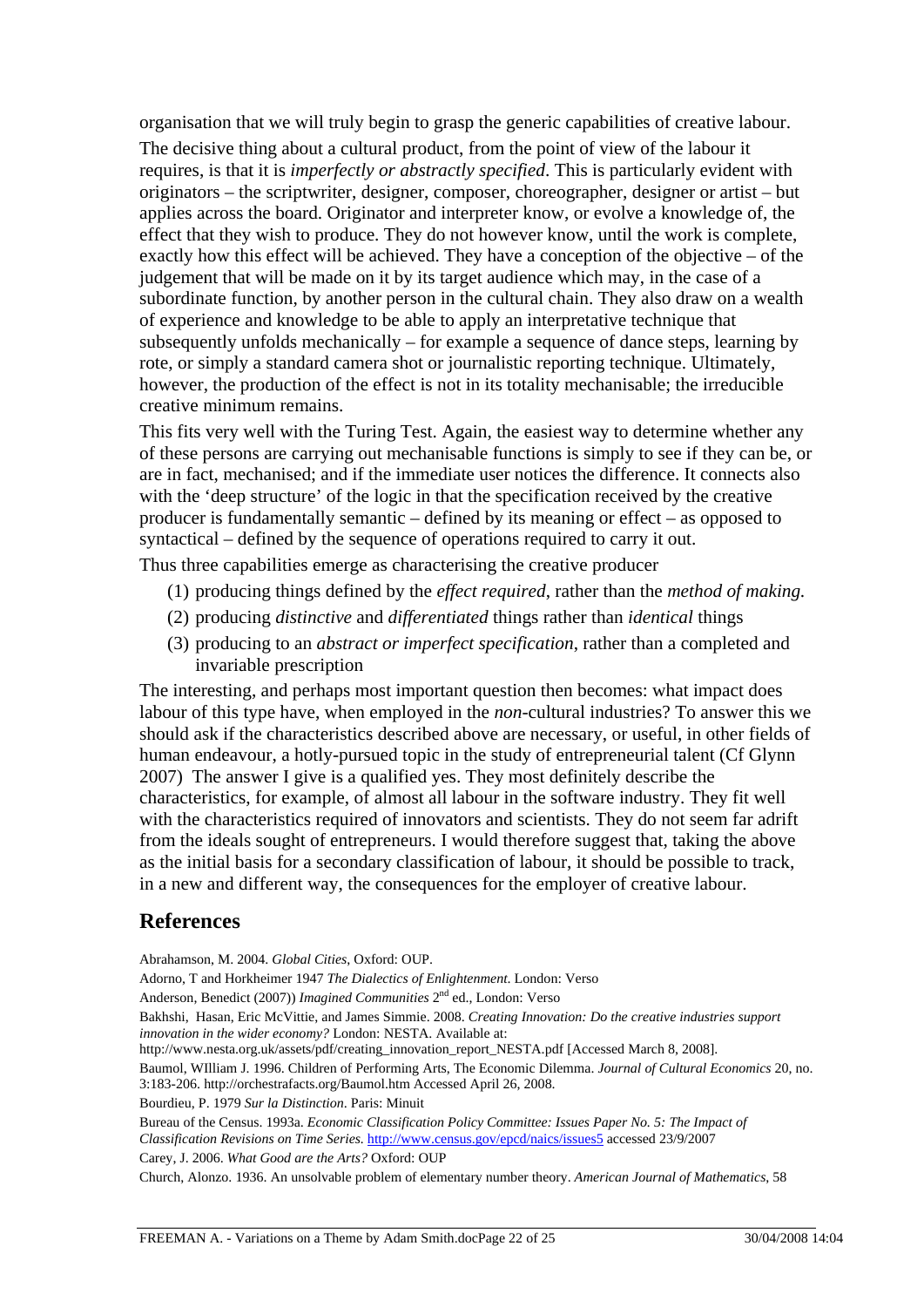$(1936)$ , pp  $345 - 363$ 

DCMS 2007 Interim results of the Creative Economy Programme

<http://www.cep.culture.gov.uk/index.cfm?fuseaction=main.viewBlogEntry&intMTEntryID=3104> accessed 1/10/ 2007 DCMS. 2008. *Creative Britain - New Talents for the New Economy*. DCMS. Available at:

[www.culture.gov.uk/Reference\\_library/Publications/archive\\_2008/cepPub-new-talents.htm](http://www.culture.gov.uk/Reference_library/Publications/archive_2008/cepPub-new-talents.htm) [Accessed April 29, 2008]. Desai, R.(2008) Review of Benedict Anderson's *Imagined Communities*, forthcoming in xxxx

Dick, Philip K. 1996. *Do Androids Dream of Electric Sheep?* Del Rey.

Florida, R 2002. *The Rise of the Creative Class*. New York: Basic Books

Foucault, Michel. 2001. *The Order of Things: An Archaeology of the Human Sciences*. Routledge, 2001.

Freeman, A. 2002 *Creativity: London's Core Business*. London: GLA

Freeman, A. 2004 *London's Creative Sector: 2004 Update*. London: GLA

Freeman, A. 2007 *Creative Industries:* 2007 Update. London: GLA

Freeman, A. 2008a 'Is Creation an Industry?' *Creative Industries Journal*, forthcoming

Freeman, A. 2008b *London: a Cultural Audit*. London: LDA

Freeman, C. 1989. "The Third Kondratieff Wave: Age of Steel, Electrification and Imperialism." *Kihlstrom et al*.

Freeman, C. 2007. "Innovation, Changes of Techno-Economic Paradigm and Biological Analogies in Economics." Available at: http://www.jstor.org/pss/3502005 [Accessed April 29, 2008].

Freud, S. 2004 'The Future of an Illusion' in *Mass Psychology and Other Writings*. London: Penguin

Frey, Bruno S. 1996. "Has Baumol's Cost Disease disappeared in the performing arts?." *Ricerche Economiche* 50:173- 182. http://ideas.repec.org/a/eee/riceco/v50y1996i2p173-182.html Accessed April 26, 2008.

Garnham, N. 1990 *Capitalism and Communication: Global Culture and the Economics of Information.* London:Sage GBGIS (Great Britain Historical Geographical Information System) website:<http://www.port.ac.uk/research/gbhgis/>

Glynn, M. A. 2007. "Innovative Genius: A Framework for Relating Individual and Organizational Intelligences to Innovation." Available at: http://www.jstor.org/pss/259165 [Accessed April 29, 2008].

Harvey, David. 1989. *The Condition of Postmodernity: An Enquiry Into the Origins of Cultural Change*. Blackwell Publishing.

Hesmondhalgh 2007 *The Cultural Industries*. London: Sage

Howkins, J. 2001 *The Creative Economy*. London: Penguin

Hutton, W., Á. O'Keeffe, P. Schneider, R. Andari and H. Bakhshi 2007 *Staying ahead: the economic performance of the UK's Creative Industries*. London:NESTA

KreativWirtschaftDeutchland Portal<http://www.kulturpolitik-kulturwirtschaft.de/>

Library of Congress Business Services Division 2007 *Business Reference Services,* issue #9, fall 2007.

<http://www.loc.gov/rr/business/BERA/issue9/codes.html>, accessed 1/10/2007

NAICS Association. 2008. *NAICS Association: the History of NAICS and More*. NAICS. Available at: [www.naics.com/info.htm](http://www.naics.com/info.htm) [Accessed April 29, 2008].

O'Connor, Justin. 2007. *The cultural and Creative Industries: a review of the literature*. Leeds: School of Performance and Cultural Industries, The University of Leeds. Available at: http://www.creative-partnerships.com/CP\_LitRev4.pdf [Accessed February 24, 2008].

OECD 1996 *The Knowledge-based Economy*, Paris: OECD <http://www.oecd.org/dataoecd/51/8/1913021.pdf>, accessed 1/10/2007

ONS 2003 *UK Standard Industrial Classification of Economic Activities 2003*. London: The Stationery Office. [http://www.statistics.gov.uk/methods\\_quality/sic/downloads/UK\\_SIC\\_Vol12003.pdf](http://www.statistics.gov.uk/methods_quality/sic/downloads/UK_SIC_Vol1(2003).pdf) , accessed 24/9/2007

ONS 2006. *Input-Output Analyses 2006*. London: ONS

[www.statistics.gov.uk/downloads/theme\\_economy/Input\\_Output\\_Analyses\\_2006\\_edition.pdf.](http://www.statistics.gov.uk/downloads/theme_economy/Input_Output_Analyses_2006_edition.pdf) Page, Will 2007. *Is Live the Future of Music?* MCPS-PRS [www.mcps-prs-](http://www.mcps-prs-alliance.co.uk/monline/research/Documents/Pages%20from%20MusicAlly%20Thursday%2029%20November%202007.pdf)

[alliance.co.uk/monline/research/Documents/Pages%20from%20MusicAlly%20Thursday%2029%20November%20200](http://www.mcps-prs-alliance.co.uk/monline/research/Documents/Pages%20from%20MusicAlly%20Thursday%2029%20November%202007.pdf) [7.pdf](http://www.mcps-prs-alliance.co.uk/monline/research/Documents/Pages%20from%20MusicAlly%20Thursday%2029%20November%202007.pdf) Accessed April 24, 2008.

Perez, C 2003 *Technological Revolutions and Financial Capital: The Dynamics of Bubbles and Golden Ages.*  Aldershot: Elgar

Higgs, Peter, Stuart Cunningham, and Hasan Bakhshi. 2008. *Beyond the Creative Industries: Mapping the Creative Economy in the United Kingdom*. NESTA. Available at:

http://eprints.qut.edu.au/archive/00012166/01/beyond\_creative\_industries\_report\_NESTA.pdf [Accessed March 25, 2008].

Ramsdale, Philip. 2000. *International Flows of Selected Cultural Goods 1980-1998*, Montreal: UNESCO Institute for Statistics, UNESCO Sector for Culture. [www.unesdoc.unesco.org/images/0012/001213/121362eo.pdf](http://www.unesdoc.unesco.org/images/0012/001213/121362eo.pdf) Accessed March 9, 2008

Pratt, A, 2001b *Routledge encyclopaedia of international political economy*, Routledge, London: Ed. R.J. Barry-Jones. Entries :Local economic development, Sectoral planning, Cultural industries, and the Technical Division of Labour Safranski, Rüdiger. 2004. *Schiller oder Die Erfindung des Deutschen Idealismus*. 1st ed. Hanser.

Smith, Adam. 1982. *An Inquiry into the Nature and Causes of the Wealth of Nations : Volumes I and 2*. (The Glasgow